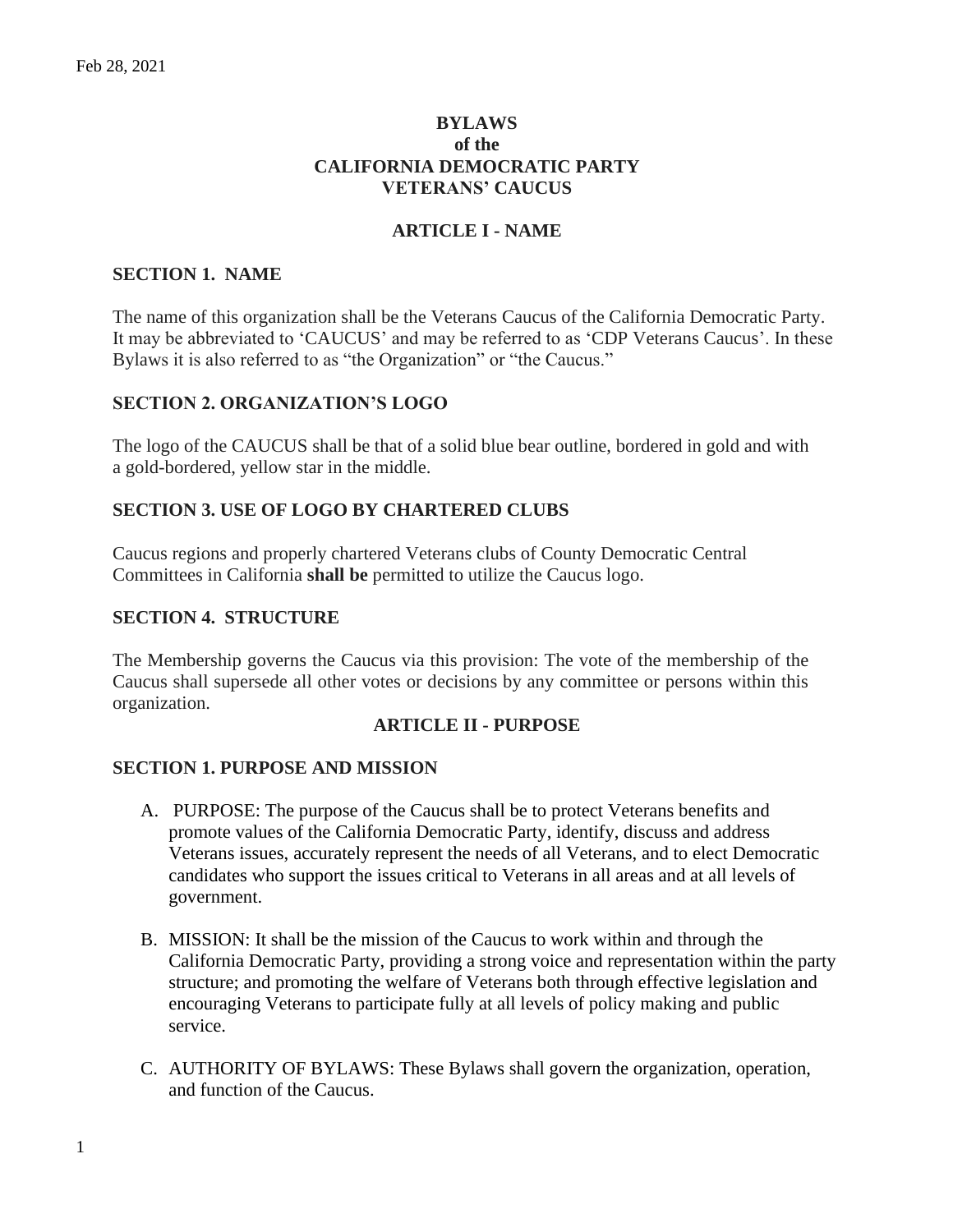- D. TWO-YEAR ANNUAL WORK PLAN: A two-year annual work plan will be included in the CDP Certification of the Caucus, voted on by majority vote of the Officers and ratified by the Members, shall provide additional guidance as to the operations and direction of the Veterans Caucus.
- E. ACTS: The Caucus shall elect officers and shall conduct such other business as the policy and program of the Caucus may require.
- F. CAUCUS FOR ALL VETERANS: The Caucus prohibits discrimination on the grounds of race, color, creed, national origin, sex, age, religion, ethnic identity, sexual orientation, gender identity, disabilities as defined by the Americans with Disabilities Act of 1990 or economic status.

# **SECTION 2. DEFINITIONS**

- A. Veteran shall be defined as a Veteran of the United States Armed Forces, which shall be broadly construed to include the Army, Navy, Marine Corps, Air Force, Coast Guard, American Merchant Marines in Oceangoing Service during the period of armed conflict (Dec. 7, 1941 - Aug. 15, 1945), Filipino Veterans who served during World War II Per U.S.C. 38 Sections 3.40 through 3.43. This shall include all current members of the Armed Forces who have served at least 90 days of duty to include their initial training and shall have continued forward with their service. Additionally, military service members who were released from service due to medical conditions, regardless of the length of their service, qualify as a Veteran.
- B. Veteran Dependent shall be defined as the widows, spouses, and children of Veterans during their time of service. These persons have endured the struggles and sacrifices of having a Veteran in their lives.
- C. Duly Noticed- A notice for agenda items to be sent to the members at least ten (10) days prior to a meeting.
- D. Good Standing shall be defined as being current on membership dues or received a hardship waiver and compliant with the requirements of membership.
- E. Majority more than half.

### **SECTION 3. ABBREVIATIONS**

CDP - California Democratic Party Caucus - Veterans Caucus of the California Democratic Party RRONR - referring to the latest edition of Robert's Rules of Order, Newly Revised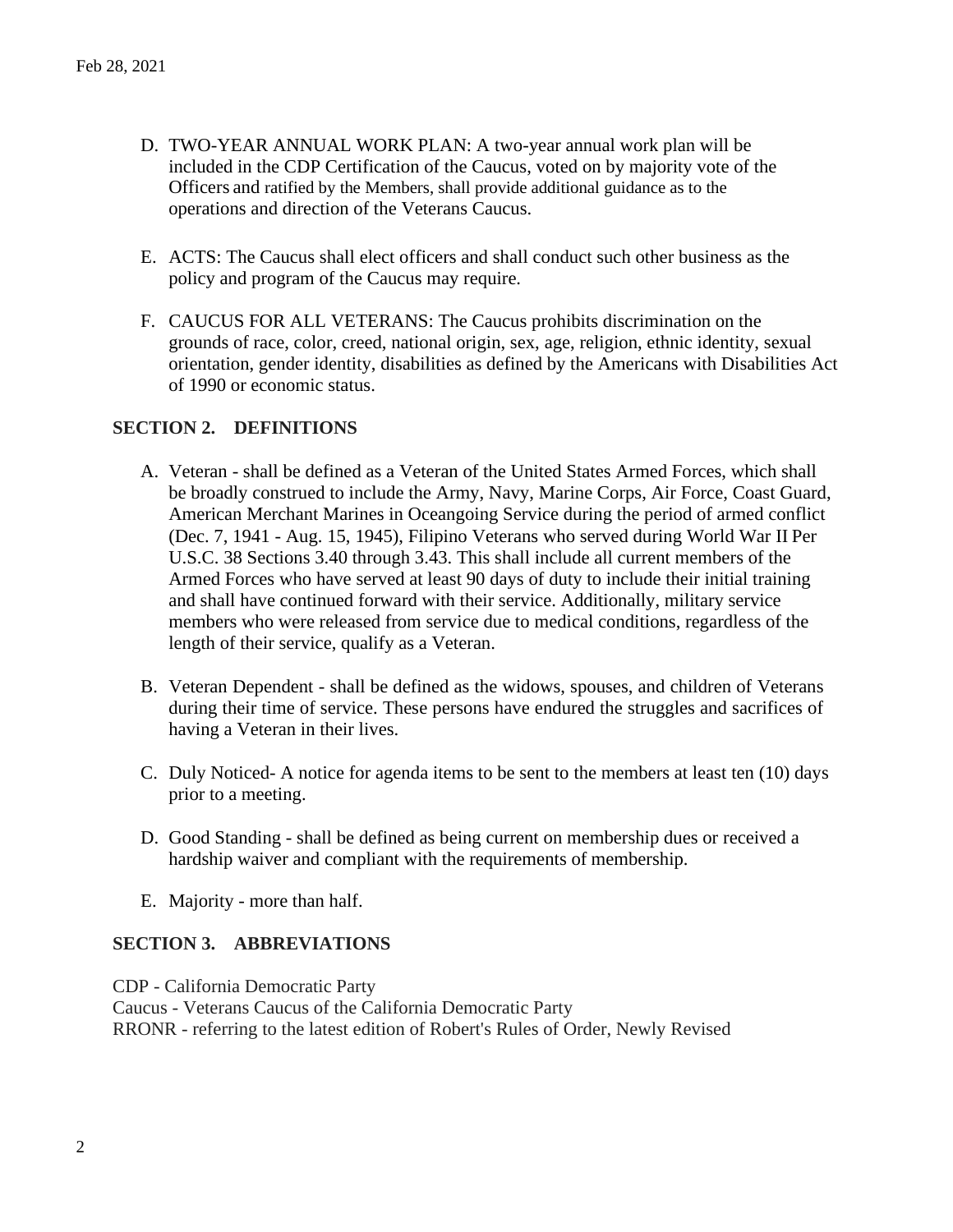### **ARTICLE III - MEMBERSHIP**

#### **SECTION 1. VALUES**

The Caucus shall maintain the following core values:

- A. Leadership- In complement to our overall mission, an element of leadership development will be present in all we do.
- B. Honor- The honor developed during the careers of those who have and are serving, shall not be forgotten by those who participate with this organization.
- C. Service- The organization will maintain the same level of service to the country demonstrated by those who served in the Armed Forces. Service to those who have served will result in service to the communities of the county and abroad.

### **SECTION 2. MEMBERS**

Membership in the Organization shall be open to all persons of voting registration/preregistration age (as defined in the Elections Code) who meet the eligibility requirements for Caucus membership and who are either:

- A. Registered Democrats, pursuant to the laws of the State of California; or
- B. Ineligible to register as Democrats, but who have expressed an intent to register as a Democrat upon becoming eligible, and who support the mission of the Caucus.

### **SECTION 3. VOTING MEMBERS**

These Bylaws extend full voting rights to all Members who meet the voting requirements of the Caucus:

- A. A voting member shall be a Member that is in Good Standing.
- B. No member may vote unless they are found to be in Good Standing, as determined by the Caucus Secretary, at the exact time and place they wish to do so.

### **SECTION 4. MEMBERSHIP DUES**

- A. Upon payment or waiver of membership dues, Member will be in Good Standing for twelve (12) months, from the payment date absent any actions or determinations to the contrary as set forth below in Section 5.
- B. Dues are set at \$25.00 yearly and \$250.00 as lifetime.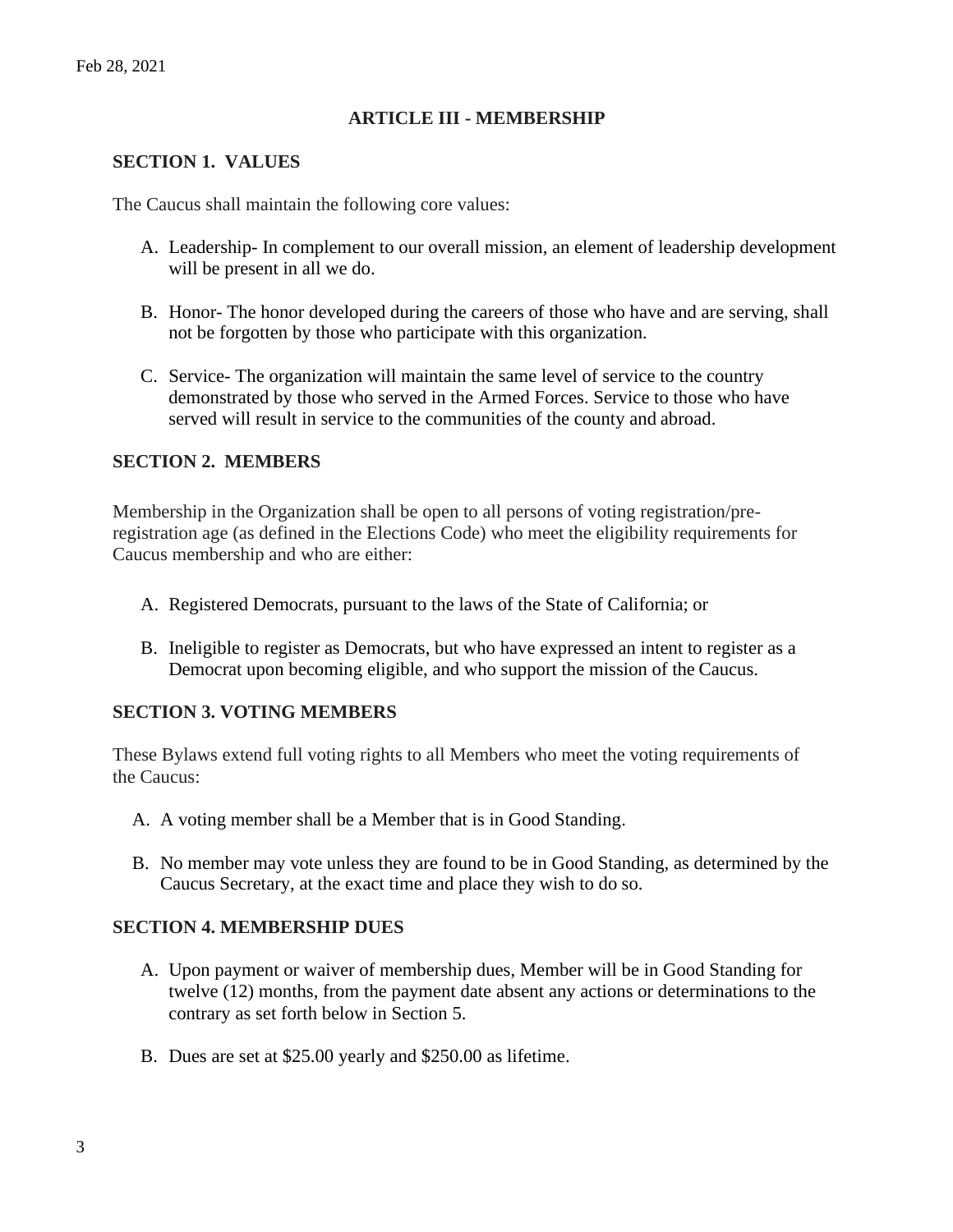- C. Any individual claiming financial hardship or not able to legally contribute money to a political organization may be excused from any dues requirement for membership at the discretion of the Chair or Treasurer; the Chair will make the final decision.
- D. There shall be equal treatment, for purposes of voting or seeking office in the Caucus. Officer elections, for membership applicants who pay dues or seek membership by means of a fee waiver. The member must be in Good Standing for 90 days to vote.

# **SECTION 5. MEMBERSHIP TERMINATION**

- A. Membership in the Caucus is a privilege. This privilege can be revoked for conduct that is deemed harmful to the organization through the process defined herein.
- B. Any member may voluntarily resign their membership at any time. Members who resign are eligible for return to the Caucus at any time by paying their dues and updating their information.
- C. The Executive Board may remove any member consistent with the following:
	- a. A member may be removed from membership for:
		- i. Non-payment of dues;
		- ii. Member affiliates with or registers as a member of another party; or
		- iii. By a two-thirds (2/3) vote of the Executive Board Members, hereafter called the Board, in attendance at any Board meeting as set forth in paragraph b. below if, during his/her term of membership, said Member:
			- A. Violates these Bylaws or the Caucus Code of Conduct;
			- B. Publicly avows preference for another party;
			- C. Causes harm to the reputation and/or financial standing of the Caucus;
			- D. Publicly gives support to or avows a preference for a candidate nominated by another party; or
			- E. Publicly advocates that the voters should not vote for an endorsed candidate of the California Democratic Party, for any office. This clause shall be strictly construed such that a violation does not include merely advocating in favor, or affirmatively supporting, a Democratic opponent of such an endorsed candidate
			- F. In any way causes harm or disruption to the Caucus by acting in a manner contrary to the stated goals and principles of the Caucus.
	- b. In the event the removal is for reasons stated above, a Member may be removed using the following procedure:
		- i. Written charges brought by no fewer than ten (10) Members of the Caucus, or by a minimum of three (3) Members of the Board shall be submitted to the Chair who will notify the accused Member, and all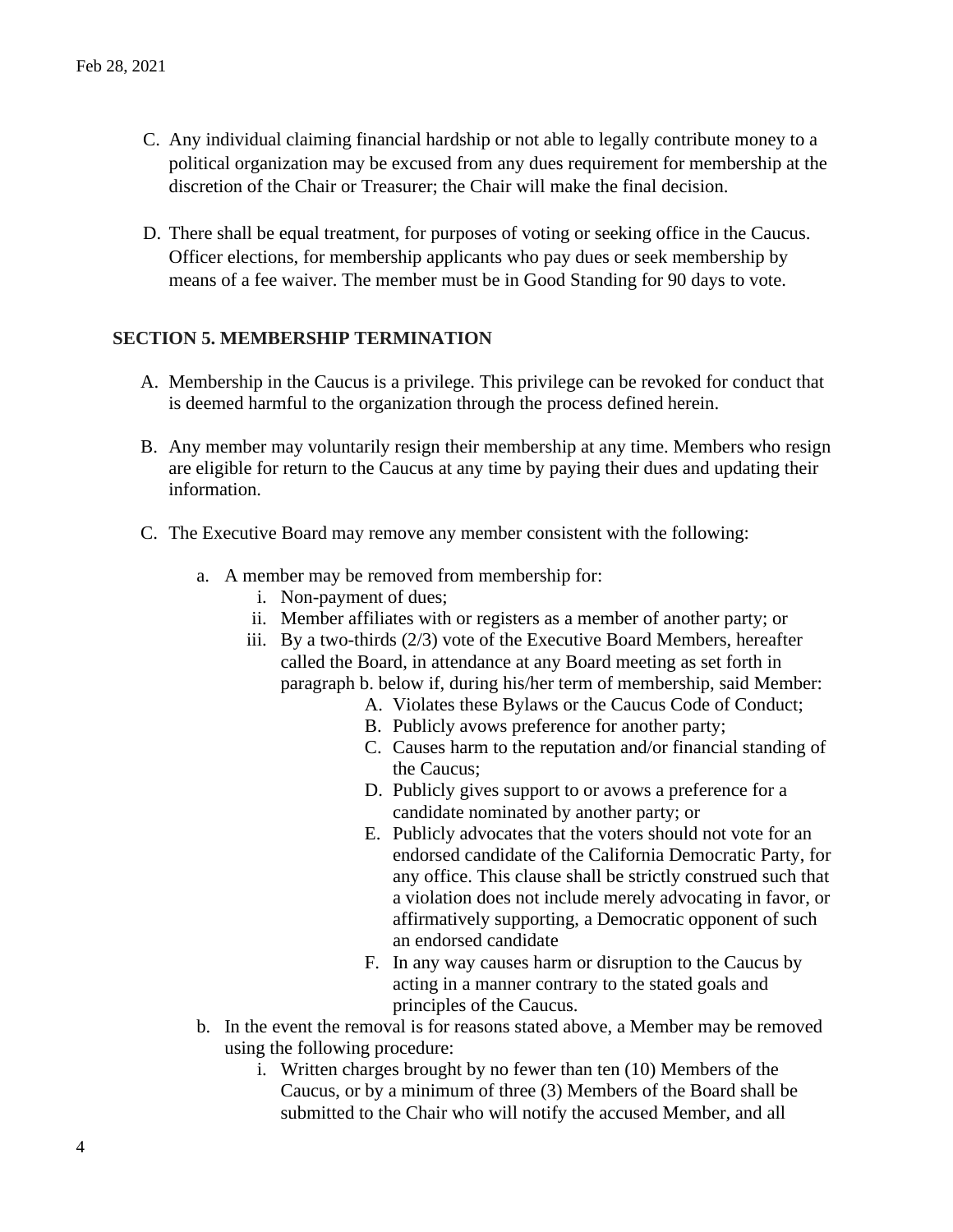- ii. members of the Board, of the charges. The Board shall then determine whether the charges and the evidence supporting the charges are sufficient to justify proceeding against the Member.
- iii. If the Board finds, after a review, study and evaluation of evidence, that the evidence is insufficient to warrant or justify proceedings, the charges shall be dismissed by the Board.
- iv. If the Board finds, after a review, study and evaluation of evidence, that the evidence is sufficient to warrant or justify proceedings against the accused Member, the Board shall hold a hearing, after due and timely Notice, to conduct a fact-finding hearing of the charges and the written response of the accused.
- v. Witnesses for both the accuser and the accused may give testimony at the hearing.
- vi. The hearing may be in person or by telephone conference or some combination thereof, as determined by the Board.
- vii. After submission of all the evidence and the proper deliberations thereon, the Board will make ultimate resolution of the dispute.
- viii. A two-thirds (2/3) vote of those Board members present and voting shall be required to remove the Member charged.
- ix. If either party to the dispute is dissatisfied with the resolution of the dispute by the Board, he/she may appeal the decision of the Board to the full Caucus. Such appeal must be made in writing to the Board and lodged within fifteen (15) days of the decision being appealed. The appeal will be heard at the next Caucus meeting more than thirty (30) days after the Notice of Appeal.
- x. If the decision of the Board is appealed to the full Caucus, a two-thirds (2/3) vote of those Caucus Members present and voting shall be required to overrule the decision of the Board. Any Caucus vote less than the required two-thirds (2/3) will be deemed an affirmation of the decision of the Board. No further appeal can or may be made from the decision of the Caucus in such matters.

# **SECTION 6. LEVELS OF ORGANIZATION**

This Caucus will have two levels of organization – Main Body and Executive Board.

- A. **Main Body** Active duty military service members are prohibited from being an officer in accordance with the Hatch Act of 1939 and Department of Defense Directive 1344.10, Political Activities by Members of the Armed Services, which states that "A member of the Armed Forces on active duty shall not serve in any official capacity with or be listed as a sponsor of a partisan political club; speak before a partisan political gathering, including any gathering that promotes a partisan political party, candidates, or cause; participate in any radio, television, or other program or group discussion as an advocate for or against a partisan political party, candidate, or cause."
- B. **The Executive Board**  serves as the steering committee of the Caucus and includes all of the elected officials noted below. The Executive Board exercises all powers on behalf of the Veterans Caucus between meetings. Every member of the Executive Board has one vote,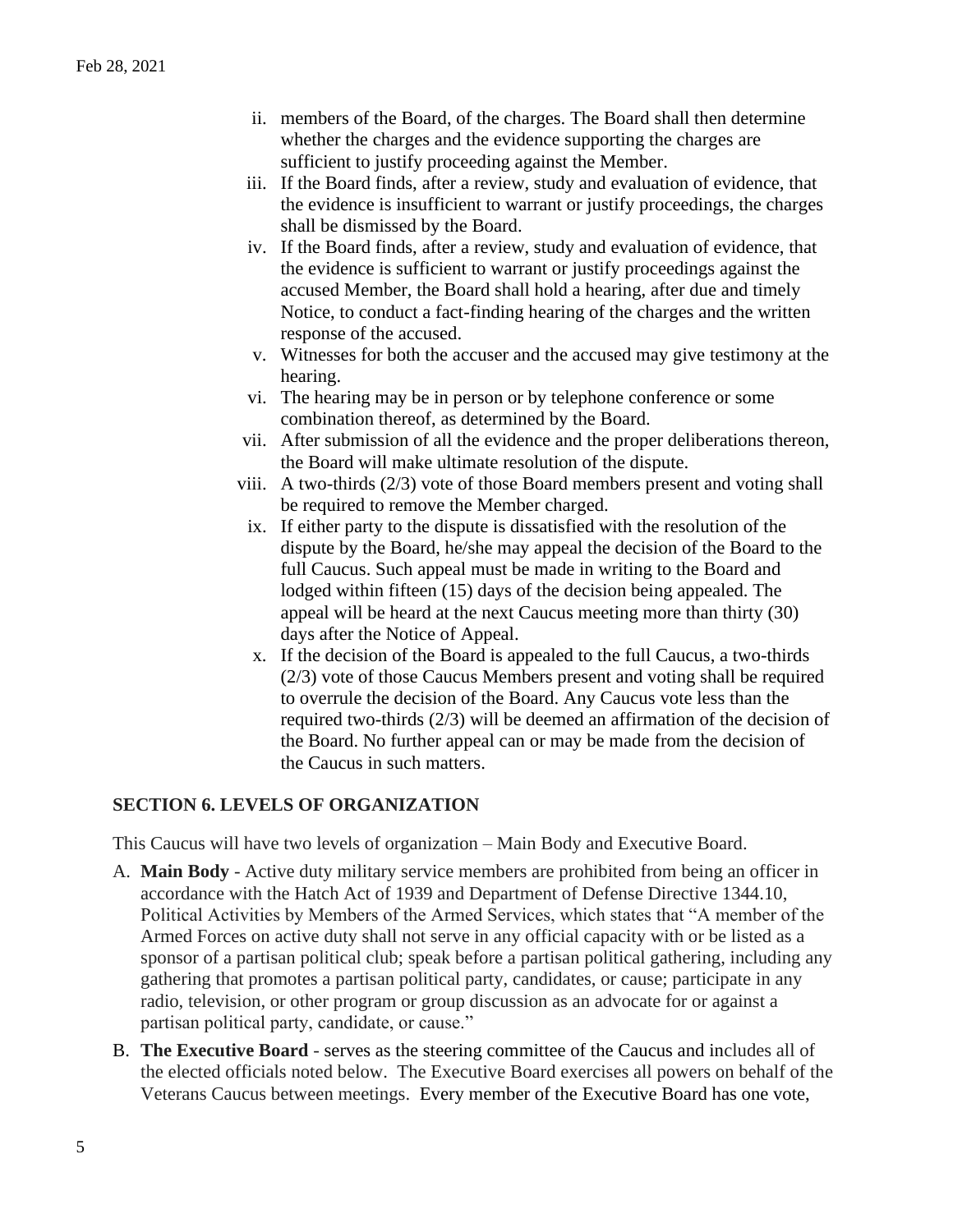There will be no secret ballots. No member of the Executive Board may hold more than one Executive Board voting position. This includes all positions elected and all committee chairmanships. Information regarding any such decision by the Executive Board shall be provided to the membership in the form of the posting Executive Board Meeting Minutes on the Caucus Web-Site.

- **C. The elected officers** and their duties and descriptions are as follows:
	- **1. Chair**: The Chair shall serve as the Chief Executive Officer and official voice of the Caucus, and shall carry out the purpose of the Caucus. This officer must be a member of the Democratic State Central Committee (DSCC) and shall be the Caucus Representative to the CDP Executive Board. This officer must be a Veteran. The Chair's responsibilities shall also include, but not be limited to, the following:
		- a. Shall preside over all general meetings of the Caucus, be responsible for the agenda, Caucus calendars, upholding the general provisions and responsibilities prescribed to Caucus Chairs in the DSCC Bylaws.
		- b. When so requested, the Chair shall provide required documentation to the Rules Committee of the California Democratic Party including a membership list and a copy of the current Bylaws. The Chair will determine who is authorize to have logins and passwords.
		- c. Communicating to the Membership via newsletter no less than Quarterly.
		- d. Shall oversee Caucus day-to-day operations, and maintain good relations with other organizations always presenting this Caucus in a positive light, thus upholding the values and traditions of Veterans everywhere.
		- e. Shall oversee communication and legislative affairs of the Caucus.
		- f. May appoint a Parliamentarian, as necessary.
		- g. Shall be Ex-Officio on all standing committees. Must actively participate on at least one standing committee as a regular member.
	- **2. Vice Chair:** The Vice-Chair shall assume the responsibility of the Chair if the Chair is absent for regularly scheduled meetings or other function that requires Chair's attendance or upon the occasion of a vacancy in the position of Chair. This officer must be a Veteran and a member of the DSCC. The Vice Chair's responsibilities shall also include, but not be limited to, the following:
		- a. Shall supervise the outreach and development of the Caucus; coordinating with each region.
		- b. Shall assist the Chair as needed.
		- c. Shall be Ex-Officio on all standing committees, must actively participate on at least one standing committee as a regular member.
	- **3. Treasurer:** The Treasurer shall promptly account for all Caucus funds, including online dues and payments and prepare financial reports as required by the Democratic State Central Committee. This officer can be any Caucus Member. The Treasurer's responsibilities shall also include, but not be limited to, the following: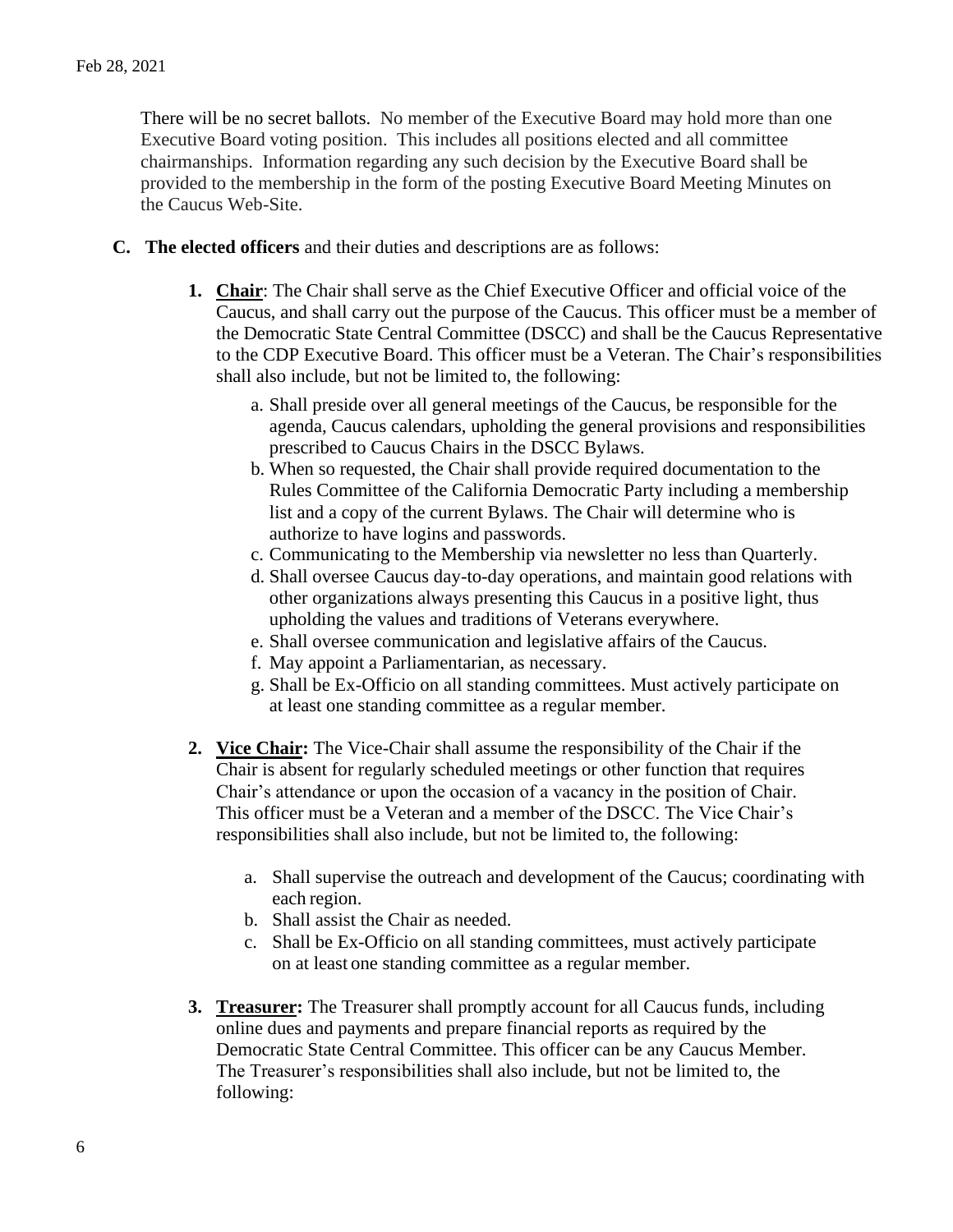- a. Taking custody of all dues received directly by the Caucus after having the Member's dues payment status entered into the records by the Secretary. The Treasurer shall report the Caucus' finances to all Caucus Members and Executive Board on a monthly basis.
- b. Will ensure that any requests for Caucus payments and reimbursements are submitted to the California Democratic Party (CDP) within five (5) calendar days of receipt for payment for disposition by the CDP.
- c. Must actively participate on at least one standing committee.
- d. Shall work with the CDP on resolving any online dues payment issues and reconciling dues payments and waivers with Membership Registration roster maintained by the Secretary.
- **4. Recording Secretary:** The Recording Secretary shall keep the minutes of the Caucus. The Recording Secretary is responsible to maintain and certify the list of Voting Members at meetings. This officer can be any Caucus member. The Recording Secretary's responsibilities shall also include, but not be limited to, the following:
	- a. Each time the Caucus convenes, the Secretary should have a list of all Standing Committees, and special committees in existence at the time. Shall attend and take Minutes at all general meetings, online meetings, teleconference meetings of the Caucus and Executive Board; provide draft copies of Minutes within three weeks after each meeting.
	- b. All logins, passwords and any and all other secured information must be shared with the Caucus Secretary and Chair. Any changes to the information must be reported to the Secretary and Chair within 24 hours. The Chair will determine who has logins and passwords.
	- c. Caucus files shall be stored on a medium that is simultaneously accessible to all authorized Caucus members.
	- d. The Chair may not usurp the authority of the Secretary by requiring the Secretary to submit minutes to the chair for approval. Minutes will be submitted to the Executive Board or the Caucus appropriately for approval. Draft and approved minutes will be sent to the communications committee as soon as they are available.
	- e. Shall ensure that Caucus records comply with the Caucus Bylaws of the CA Democratic Party and the latest edition of Robert's Rules, Newly Revised.
	- f. The Recording Secretary shall maintain an electronic file of all Caucus correspondence.
	- g. Must actively participate on at least one standing committee.

# **5. Corresponding Secretary:**

- a. The corresponding secretary shall provide communications support to the Board and committees.
- b. The corresponding secretary shall manage the caucus website, social media platforms, press releases, advertising, announcements, printed materials, signage, calendar, and other correspondence and media.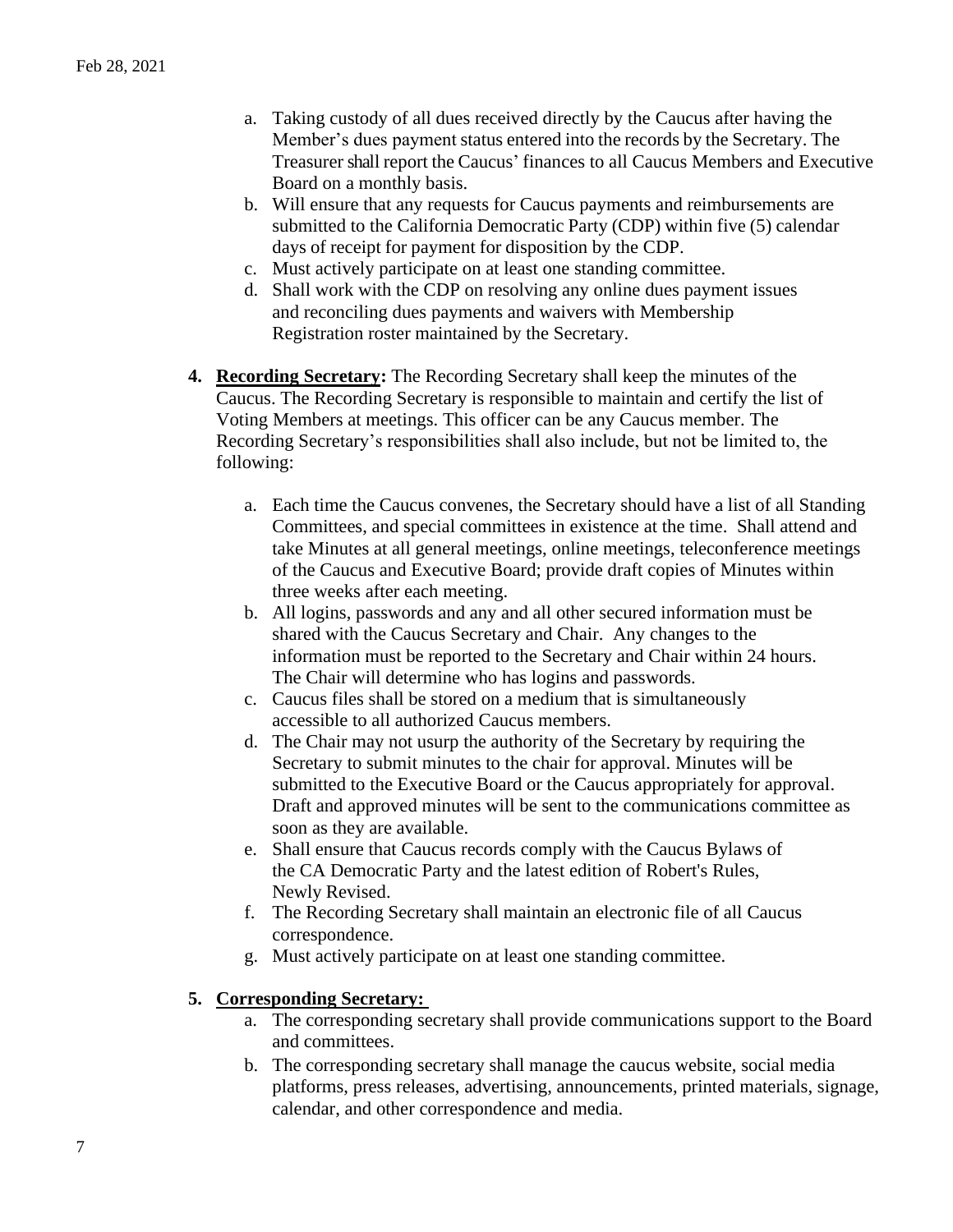- c. The corresponding secretary shall chair the Communications Committee.
- d. The corresponding secretary shall send and receive notices and other correspondence required by these Bylaws.

### **D. EXECUTIVE BOARD REPLACEMENT AND REMOVAL**

- 1. Replacement of Executive Board Members: If an elected Executive Board position shall become vacant at any time, for any reason, the Chair or Acting Chair is to hold a special election at the next meeting of the Main Body, for which due notice of election can be given, as the first order of business, prior to the execution of the standard order of business. The Executive Board is permitted to appoint an interim officer to fulfill the duties of the position for the time from the vacancy to the special election. In cases where one officer or two officers are the only remaining officers on the board for any reason, the Chair or Acting Chair is permitted to directly appoint interim officers until a quorum of officers is reached and they shall appoint the remaining interim officers as prescribed.
- 2. Removal of elected member of the Executive Board is as follows:
	- a. An officer may be removed from office for any of the following reasons by two-thirds (2/3) vote of the Board, excluding the Officer who is subject to the removal or, if appealed, by two-thirds (2/3) vote of the membership in attendance at any scheduled Caucus Membership meeting if, during his/her term of office, said officer:
		- i. Violates, or fails to perform duties of the office or fulfill responsibilities under there Bylaws;
		- ii. Causes harm to the reputation and/or financial standing of the Caucus;
		- iii. Publicly avows preference for another political party;
		- iv. Publicly gives support to or avows a preference for a candidate nominated by another political party;
		- v. Engage in conduct or behavior that would cause embarrassment, demeans or damages the reputation of the Caucus;
		- vi. In any way causes harm or disruption to the Caucus, or by acting in a manner contrary to the stated goals of the Caucus; or
		- vii. Threatens, assaults, stalks or incites as defined by applicable California and U.S. law or otherwise cause physical harm or harassment to another officer or other Caucus member.
	- b. Procedure for Removal by Vote: In the event the removal is for reasons stated in section a. above, an officer may be removed by the following procedure.
		- i. A petition may be brought by no fewer than ten (10) Members of the Caucus, or by a minimum of three (3) members of the Board shall be submitted to the Chair, or the 1<sup>st</sup> Vice Chair in the case of the Chair being the accused Officer, who will notify all members of the Board, including the accused Officer, of the charges. The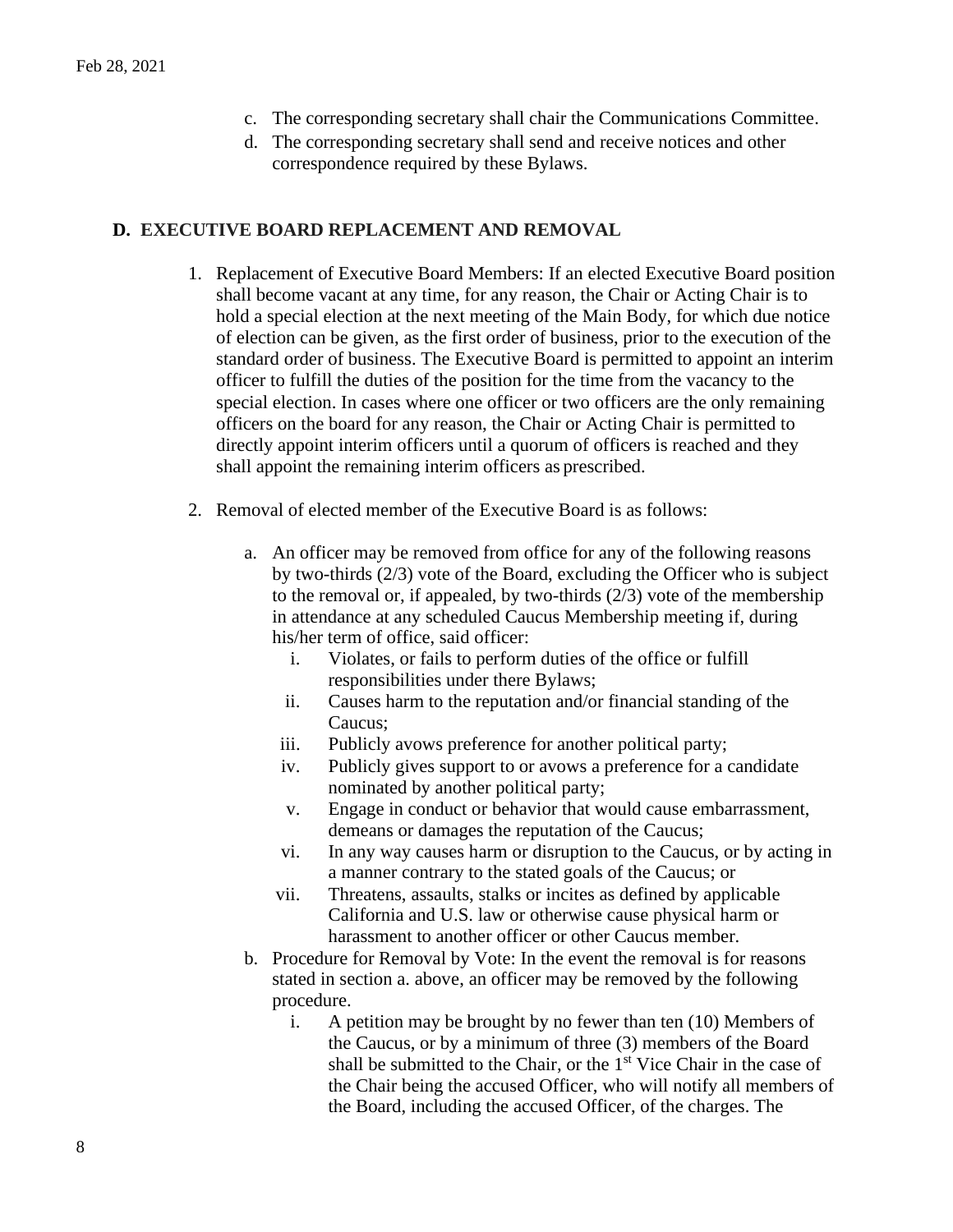Board, excluding the Officer who is subject to a removal vote, shall then determine whether the charges and the evidence supporting the charges are sufficient to justify proceeding against the Officer.

- 1. If the Board finds, after a review, study and evaluation of evidence, that the evidence is insufficient to warrant or justify proceedings, the charges shall be dismissed by the Board and no further action will be taken regarding this matter.
- 2. If the Board finds, after a review, study and evaluation of evidence, that the evidence is sufficient to warrant or justify proceedings against the accused Officer, the Board shall hold a hearing, after due and timely Notice, to conduct a factfinding hearing of the charges and the written response of the accused.
	- a. Witnesses for both the petitioner(s) and the respondent(s) may give testimony at hearing;
	- b. The hearing may be in person or via other conferencing technologies;
	- c. After submission of all the evidence and the proper deliberations thereon, the Board will make ultimate resolution of the dispute;
	- d. A two-thirds (2/3) vote, of those Board members present and voting shall be required to remove from office the Officer charged; and
	- e. An officer removed for cause is ineligible for reelection or reappointment to the Board for a minimum of the remainder of the current term. After this minimum requirement has been met, eligibility may be restored by a two-thirds (2/3) voter of the Board.
- c. If either party to the dispute is dissatisfied with the resolution of the dispute by the Board, he/she may appeal the decision of the Board to the full Caucus pursuant to Article III, Section D.2.e, below. An Officer will be automatically removed from office if, during his/her term of office, said Officer:
	- i. Ceases to be a registered Democrat;
	- ii. Fails to pay Caucus membership;

In the event of non-payment of Caucus dues, the Secretary shall notify the Officer of a lapse by email and U.S. Postal Mail and the lapsed Officer shall be allowed thirty (30) days after Notice to remedy non-payment of dues or file for economic hardship. If the Board receives no response to the Notice, the Secretary shall certify that a Notice had been sent and not responded to, and that therefore, the fact of non-payment of Caucus dues is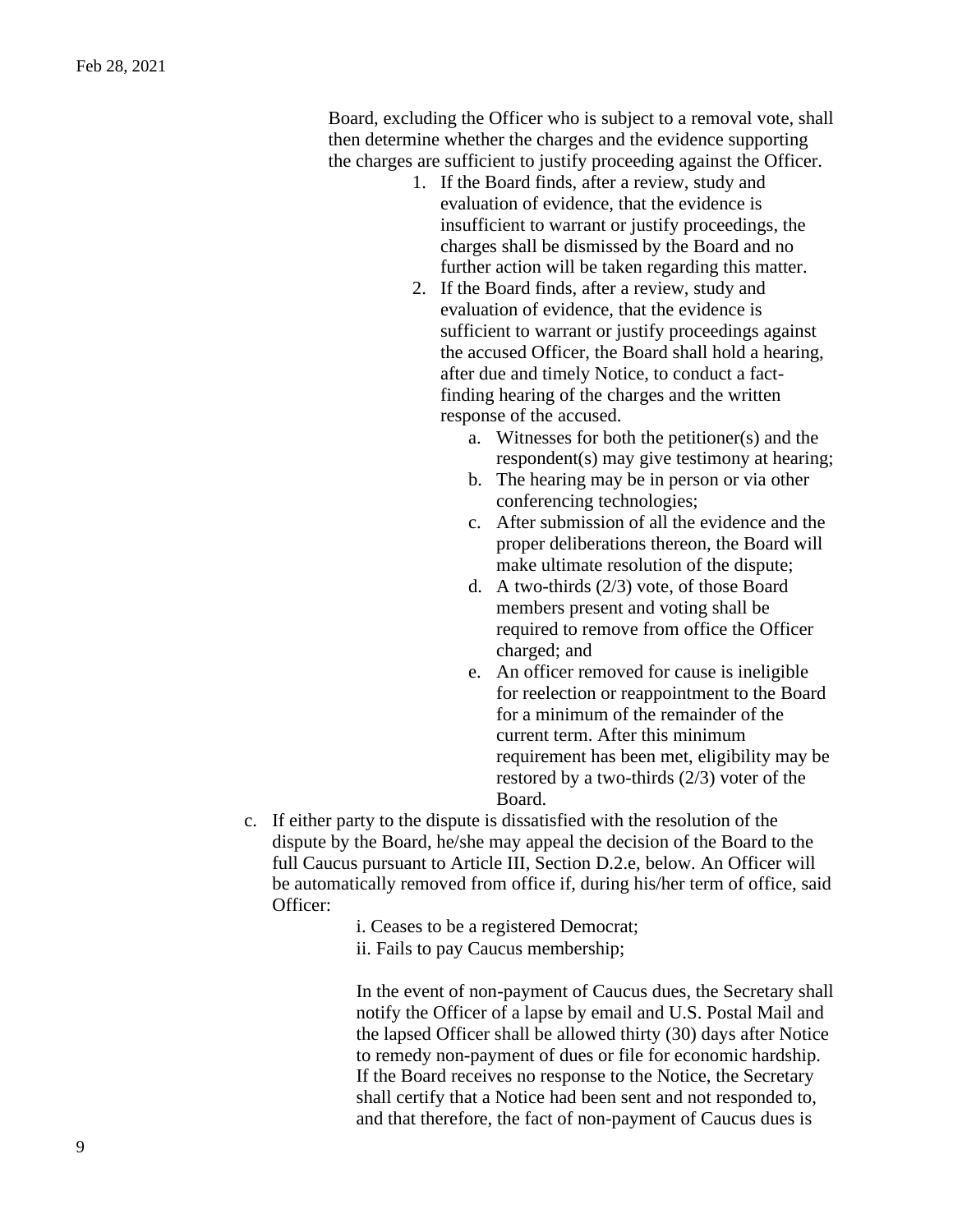certified. Nonpayment of Caucus membership dues shall constitute automatic removal from office and require no further action, save for the cases of economic hardship; or

iii. Has excessive unexcused absences.

- A. For purposes of determining absence, Board meetings must be Noticed a minimum of ten (10) days in advance unless Notice is waived by the Officers. Three (3) consecutive unexcused absences from scheduled and Noticed Board meetings, whether in person or via other conferencing technologies, and/or from scheduled and Noticed Caucus Membership Meetings, or any combination thereof, shall be considered voluntary resignation and constitute automatic removal from office with no further action required.
- B. Eight (8) absences from any scheduled and Noticed meetings of the Board or the Caucus Membership in any twelve (12) month period whether consecutive or not and whether excused or not shall also constitute voluntary resignation and require no further action. This rule may be waived on an individual case-by-case basis by unanimous vote of the remaining members of the Board. The Caucus Secretary shall certify non-attendance. The Board shall make all reasonable efforts to accommodate all officers when scheduling meetings.
- d. Procedure for Removal of Officer due to Absence:
	- i. The Secretary must give advance Notice to the Officer that their next absence will result in removal.
	- ii. Chair announces pending removal into the Minutes at a scheduled meeting of the Board.
	- iii. Removal becomes effective upon Notice in the Minutes by the Chair. iv. Board may waive an automatic removal in the case of absence by unanimous vote of remaining Board Members present and voting at a scheduled meeting.
- e. Appeal to the Membership.
	- i. Any Officer may appeal the decision of the Board to the full Caucus. Such appeal must be made in writing to the Board and lodged within fifteen (15) days of the decision being appealed. An appeal from the removal of an officer for reasons other than for the legal infractions in clause D.2.c. above must be accompanied by the concurring signatures of ten (10) caucus members none of whom are on the board. An appeal from the removal of an officer for reasons relating to the legal infractions in clause D.2.a.vii.,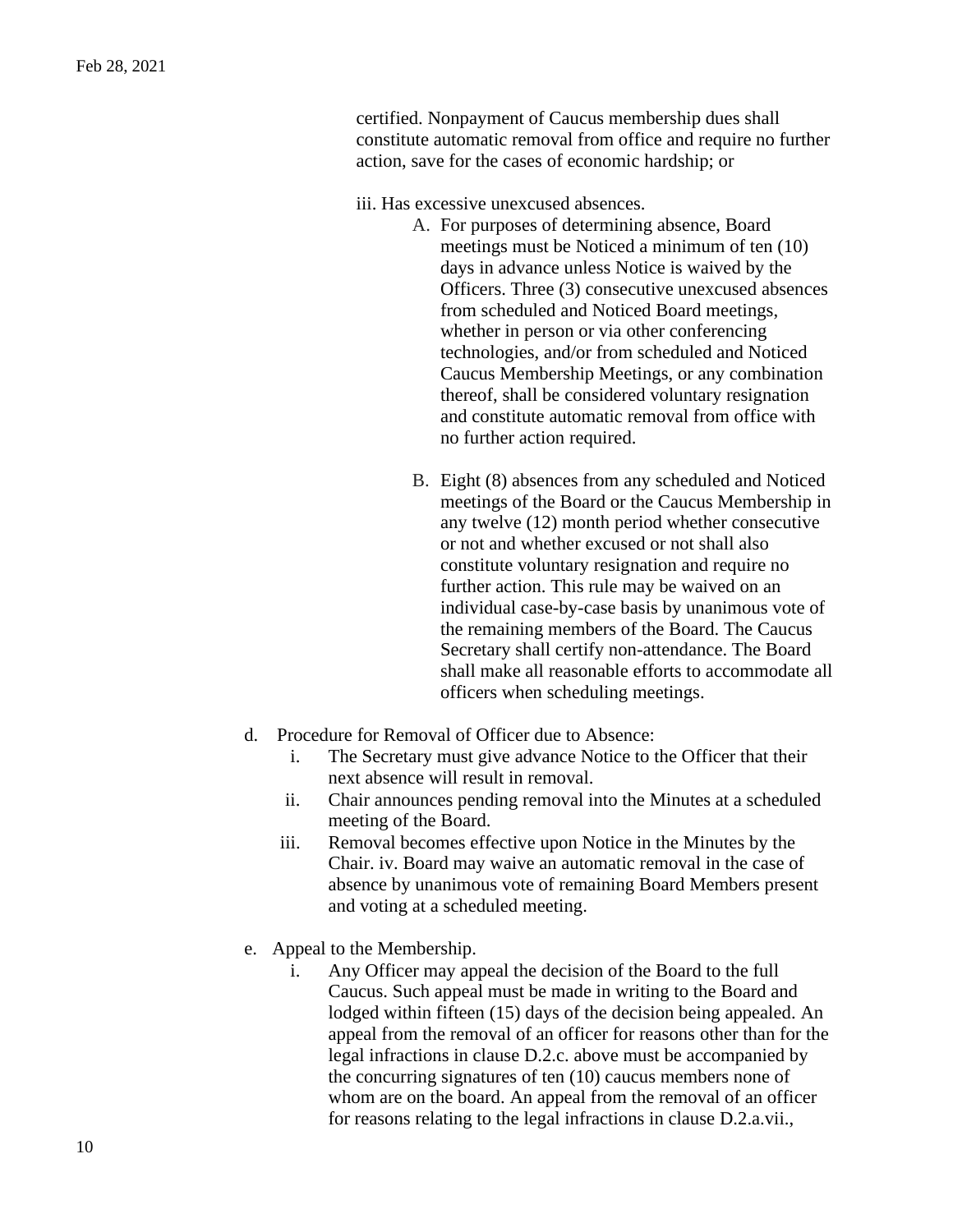above must be accompanied by the concurring signatures of twenty-five (25) caucus members none of whom are on the board. The appeal will be heard at the next Caucus meeting more than thirty (30) days after the Notice of Appeal.

ii. If the decision of the Board is appealed to the full Caucus, a twothirds (2/3) vote of those Caucus Members present and voting shall be required to overrule the decision of the Board. Any Caucus vote less than the required two-thirds (2/3) will be deemed an affirmation of the decision of the Board. No further appeal can or may be made from the decision of the Caucus in such matters

# **ARTICLE IV – PROCESS FOR ELECTION OF OFFICERS**

### **SECTION 1. ELECTION OF OFFICERS**

Officers are elected during the Caucus Officer Regular Elections held at the first meeting of the CDP during odd numbered years. The term of office is two years. They are elected by simple majority vote. Method determined in accordance with Section 7 of Article V of these Bylaws. Even if convenient election may not be conducted by acclamation or unanimous consent and must have a final vote tally.

### **SECTION 2. ELIGIBILITY REQUIREMENTS**

In order to be nominated to any position in the Veterans Caucus you must be a member at least thirty (30) days prior to the nomination. Additionally, to be to be eligible for Veterans Caucus Chair position you must have attended at least one meeting of the Veterans Caucus or one regional meeting of the Veterans Caucus in the calendar year prior to the election; for example, if the election is held in 2019 you must attend one meeting during the 2018 Calendar year.

# **SECTION 3. ELECTIONS AD HOC COMMITTEE**

Ninety (90) days before the bi-annual meeting the Caucus Chair will appoint a member of the Caucus to chair the Elections Ad Hoc Committee, they may find an additional two (2) members to assist on this committee; Any member on this committee is ineligible to be a candidate for any position for the election cycle. This committee shall be responsible for communicating the election process, receiving nominations, preparing ballots, conducting the election and tallying the ballots. The Chair of this committee will be responsible for handling all election disputes.

#### **SECTION 4. NOMINATIONS**

A. Nominations for officer elections or other member of the Executive Board shall begin sixty (60) days prior to the regularly scheduled bi-annual Caucus meeting held during odd numbered years; Nominations shall not begin sooner than 30 days after CDP district delegate elections. Only members in good standing may be nominated to hold office. Notice of Nominations being open or will be opening must be announced via email, (or) regular mail (and) posted on the Caucus's website sixty (60) days prior to the bi-annual Caucus meeting.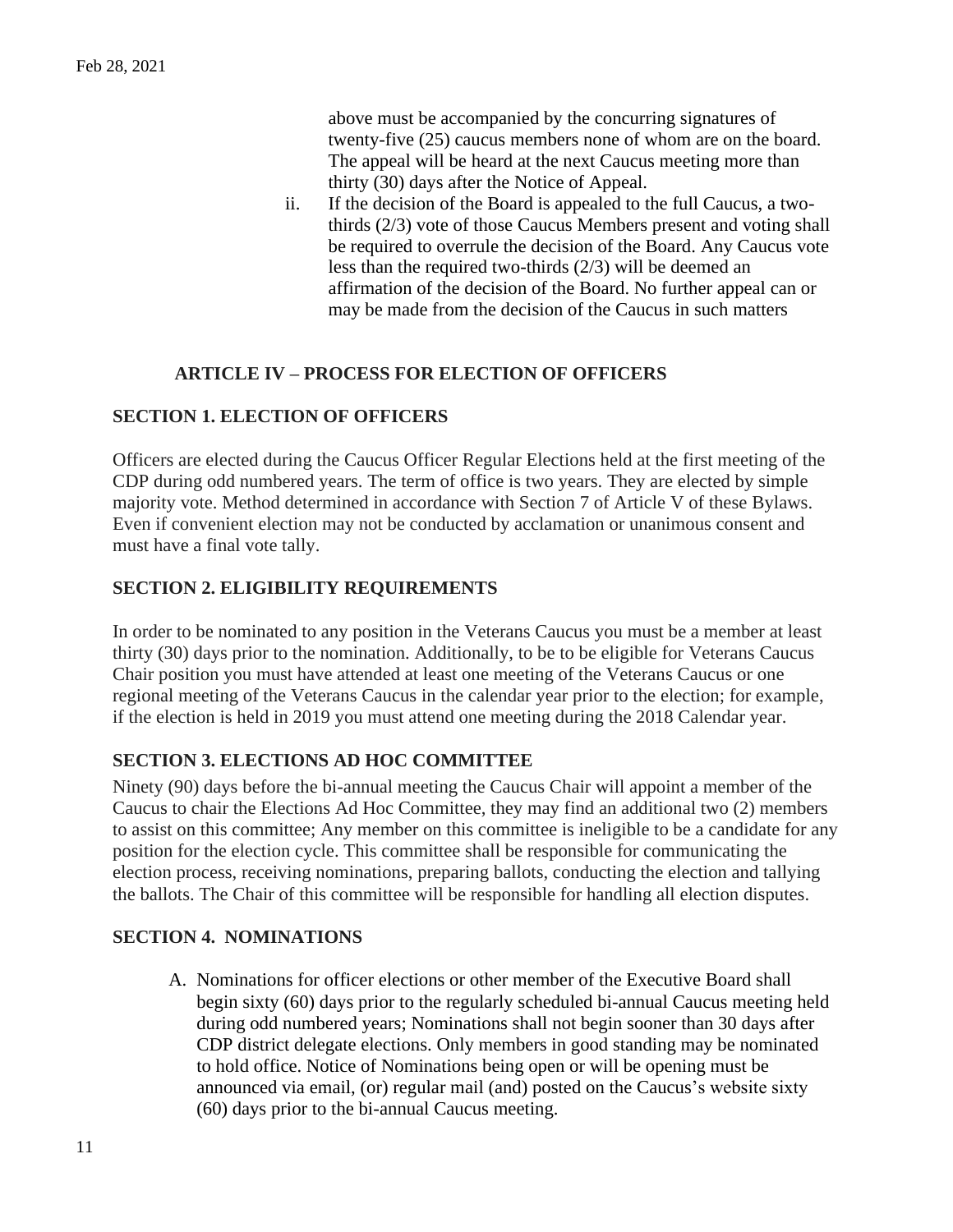- B. Candidates for Officer positions may request correspondence for their candidacy be provided to the Caucus membership by the secretary.
- C. Elections must be announced via email, (or) regular mail (and) posted on the Caucus's website at least ten (10) days prior to the bi-annual Caucus meeting and will include any candidates' names that have been nominated.
- D. Nominations from the floor will NOT be allowed.
- E. The call for nominations will be called three times before a motion to close the nominations is accepted. Closing the nominations requires two thirds vote.

# **ARTICLE V** - **COMMITTEES**

# **SECTION 1. STANDING COMMITTEES**

The Chair will nominate leads for all standing committees as defined below, except Bylaws which has a predefined lead. Officers will then ratify those leads by majority vote. Those leads approved by the officers will have voting privileges in the Executive Board of the Caucus. Below are the standing committees of the Caucus:

- A. **Communications**  The Communications Committee shall be chaired by the corresponding secretary. The Communications Committee shall develop the website(s), social media accounts, press releases, advertising, announcements, printed materials, signage, and other communications and media. The Communications Committee shall manage the public relations of the caucus. The Communications Committee shall also be responsible for the following:
	- 1. initiating, maintaining, and coordinating relationships with other organizations and non-members of the Caucus;
	- 2. regulating the events calendar maintained by the Caucus;
	- 3. designing the logo of the caucus; and
	- 4. developing and maintaining guidelines for printed and electronic correspondence.
- B. **Organizational Development** The Organizational Development Committee shall prepare, develop, review the implementation of, and recommend changes to the two-year plan of the organization. The Organizational Development Committee shall recommend the persons to serve as representatives of the organization, including at-large representatives known as regional vice chairs. The Organizational Development Committee shall determine the jurisdiction of the regional vice chairs. The Organizational Development Committee shall also be responsible for:
	- 1. preparing, developing, recommending, and reviewing the implementation of procedures to improve the operation of the organization
	- 2. maintaining these Bylaws and appropriately incorporating and formatting any amendments to either the Bylaws, special rules, or standing rules.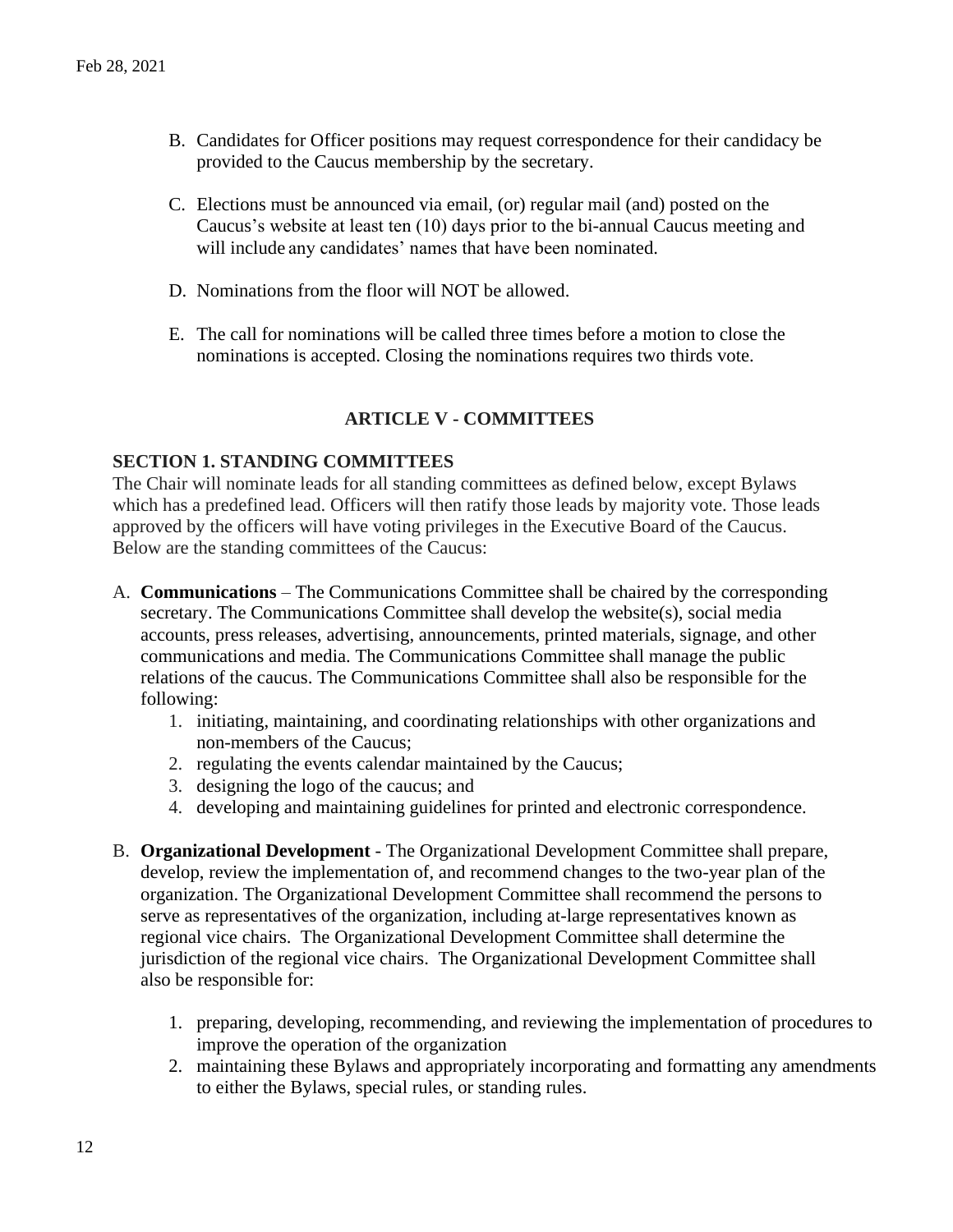- 3. reviewing any proposed amendments or revisions to the bylaws or special rules of order, as well as recommending amendments and revisions to the bylaws or special rules of order.
- 4. reviewing membership applications and submitting its recommendations to the Executive Board and general membership.
- C. **Policy and Legislation** The Policy and Legislation Committee shall research, analyze, and take a stance on policy and legislative matters of interest to the caucus. The Policy and Legislation Committee shall be responsible for drafting and reviewing amendments to the platform of the caucus. The Policy and Legislation Committee shall also be responsible for the following:
	- 1. drafting resolutions and position papers for approval by the Executive Board; and
	- 2. coordinating with the Communications Committee to promote resolutions and policy statements.
- D. **Programs Committee -** The Program Committee shall be responsible for the planning of all membership meetings. The Program Committee shall be responsible for preparing a list of proposed speakers and activities for the Caucus and presenting such information to the Executive Board. The Program Committee shall also be responsible for the following:
	- 1. Coordinating all correspondence and contacts with speakers and related parties in connection with membership meetings;
	- 2. Coordinating with the Communications Committee in connection with distribution of information to all members regarding Caucus activities;
	- 3. Planning and managing all events and activities hosted solely or jointly by the Caucus; and
	- 4. Such other matters as may from time-to-time be delegated by the Executive Board.

# **SECTION 2. AD-HOC COMMITTEES**

The Chair may create ad-hoc committees that have a specific purpose and short duration. The chairs of these committees will have no vote in the Executive Board.

# **SECTION 3. RULES OF COMMITTEES**

- A. Committees will designate a secretary who will keep all minutes. The Committee Secretary will submit to the Caucus Secretary within ten (10) days after each committee meeting the approved minutes of the previous meeting and draft minutes of the current meeting.
- B. Committees are encouraged to meet as often as needed and on a regular basis. Committees required to meet at least once per quarter, however, it is recommended that they meet monthly.
- C. Each committee will provide a report orally or in writing to every Executive Board meeting.
- D. All Committee members must be members of the Veterans Caucus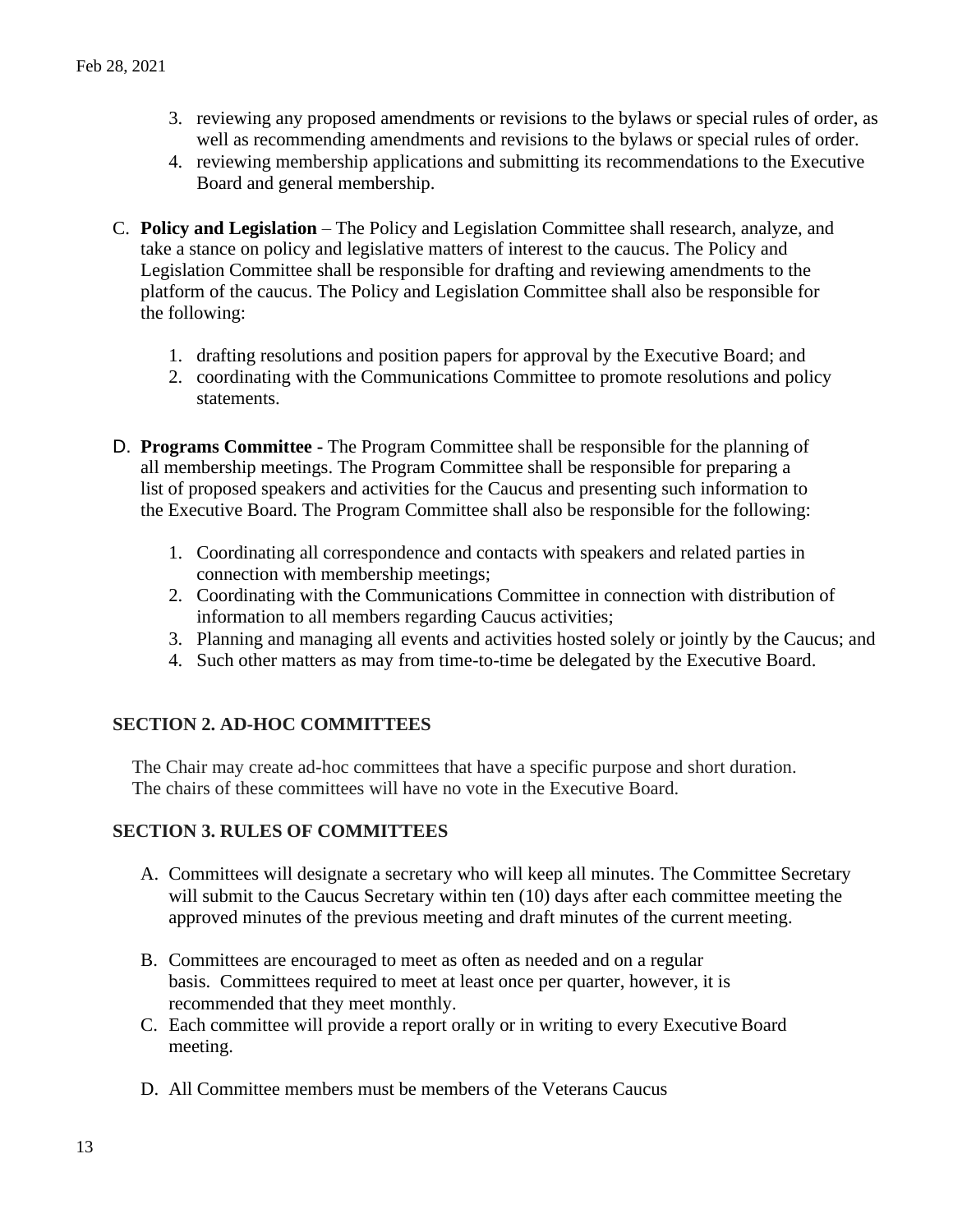### **SECTION 4. REMOVAL OF COMMITTEE OFFICERS AND MEMBERS**

Committee Chairs can be dismissed in the same manner they were assigned, by a majority of the Elected Officers. In order to dismiss a committee member, Committee chairs must submit good cause to the Executive Board, The Executive Board upon showing of good cause for removal may dismiss a member from duties on a committee by a majority vote of the Executive Board.

# **ARTICLE VI – MEETINGS**

#### **SECTION 1. MEETING REQUIREMENTS AND PROVISIONS**

- A. Main body: Quorum is defined as Ten Percent (10%) of the voting membership or twenty (20) voting members, whichever is less.
- B. Officers meeting (if any) : Quorum is defined as a minimum of three (3) officers.
- C. Executive Board: Quorum is defined as a minimum of three (3) officers and three (3) other members of the executive board.
- D. Committee meetings: Minimum of three for Quorum.
- E. Manner of hosting Executive Board, Officers and committee meetings: The manner in which a meeting occurs (in person, over the phone, online, etc.) shall be at the discretion of the Chair (for Officer and Executive Board meetings) or the committee chair (for committees) with care provided to ensure that the manner most inclusive of those members desiring to participate is utilized and for which due notice can be given.
- F. All public Caucus meetings shall be open to all registered Democrats regardless of race, color, creed, national origin, sex, age, religion, ethnic identity, sexual orientation, gender identity, and persons with disabilities as defined by the Americans with Disabilities Act of 1990.
- G. The Caucus shall not discriminate on the grounds of race, color, creed, national origin, sex, age, religion, ethnic identity, sexual orientation, gender identity, economic status or persons with disabilities as defined by the American with Disabilities Act of 1990.

#### **SECTION 2. NOTICE OF CAUCUS MEETINGS**

All meetings of the Caucus and meetings of the Executive Board must be duly noticed a minimum of ten (10) calendar days prior to the meeting. All meeting notices must contain information pertaining to the date, time and place or manner of the meeting and its intended Agenda. All meeting notices shall note that the Bylaws, qualifications and procedures are posted on the web site.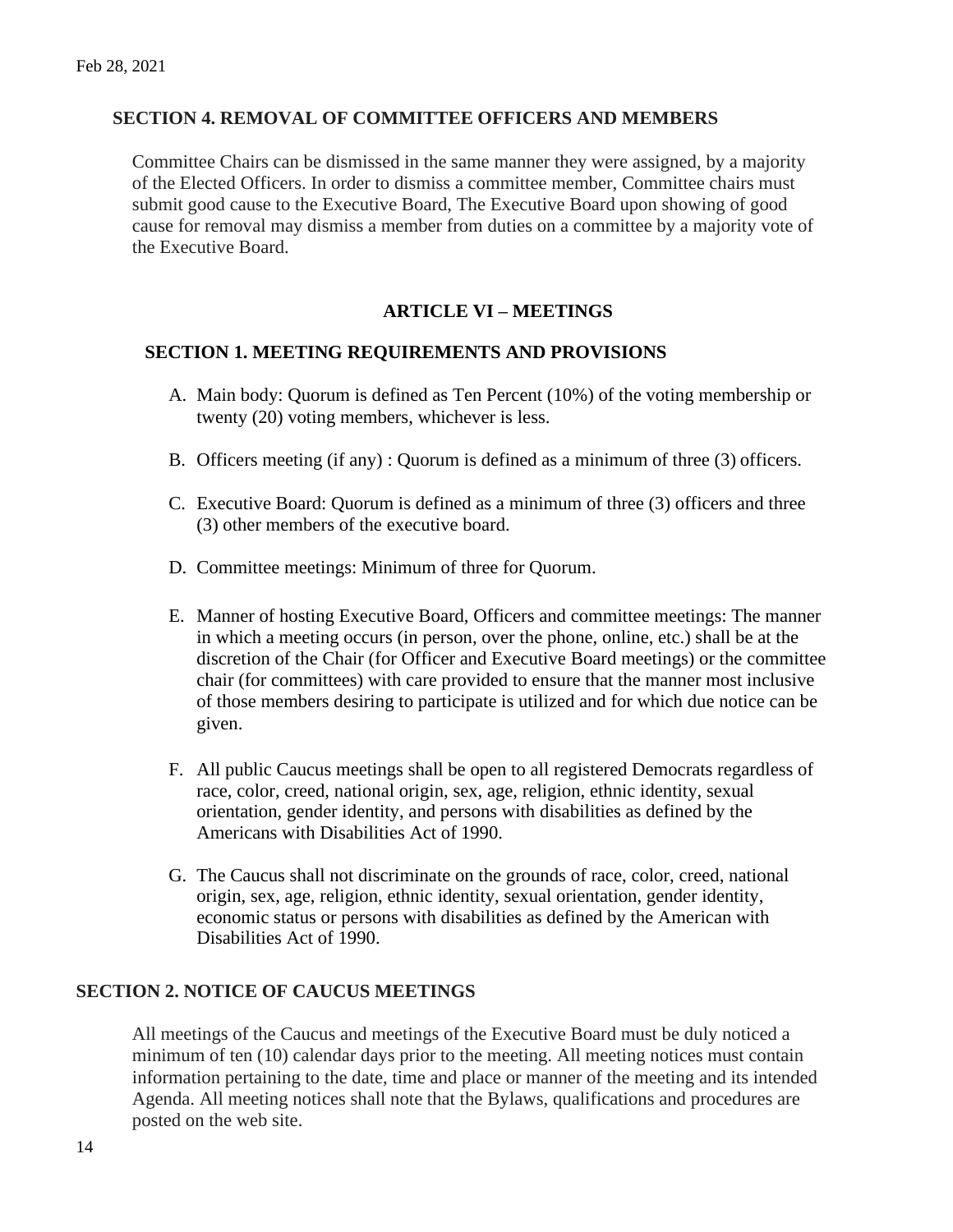# **SECTION 3. RULES OF MEETINGS**

The governing Parliamentary Authority for meetings of the Caucus shall be as set forth in Article IX of these Bylaws**.** It shall also comply fully with all requirements of the CDP and its Rules Committee in regard to its conduct and activity.

- A. The Main Body, Executive Board, and any committee of the Caucus may meet by telephone or other means of electronic communication.
- B. Electronic voting, for any meeting, shall only be permitted at the discretion of the Executive Board.

### **SECTION 4. QUALIFIED VOTERS**

- A. A 'Voting Member' is a member in Good Standing at the time of the vote. The Caucus Secretary will post a list of 'Members in Good Standing' in the meeting room and confirm that the people who are voting are in Good Standing. A Member may not join the Caucus at a meeting and cast a vote at that same meeting. They must be Members in Good Standing for 90 days to be able to cast a vote.
- B. Any person whose name does not appear on the roster of eligible voters, but who requests a ballot, shall be given a provisional ballot, which shall be handled according to the procedures set forth in Section 7, Paragraphs 2 and 3.

# **SECTION 5. ELECTRONIC VOTING**

- A. The Executive Board at its discretion can decide to conduct Electronic Voting. Electronic voting in any matter by any level of the organization is permitted provided that the below Subsections of this Section are followed.
- B. At least ten (10) calendar days notice will be required before voting may begin to allow for reasonable discussions.
- C. An Ad Hoc Committee, appointed by the Chair, consisting of one (1) Executive Board member and two (2) Caucus members randomly selected by lot, will oversee the Electronic Voting.
- D.
- E. The means of electronic voting will be at the discretion of the Ad Hoc Committee
- F. The Executive Board determines the timing and duration of the electronic voting.
- G. The Ad-Hoc committee shall ensure that each member receive unique access key to their ballot, allowing for one vote per Caucus member.
- H. Only those members in good standing will be permitted to vote electronically.
- I. Vote results are automatically released at the close of voting to all voting participants and vote results are also sent out within five (5) calendar days via impromptu newsletter to all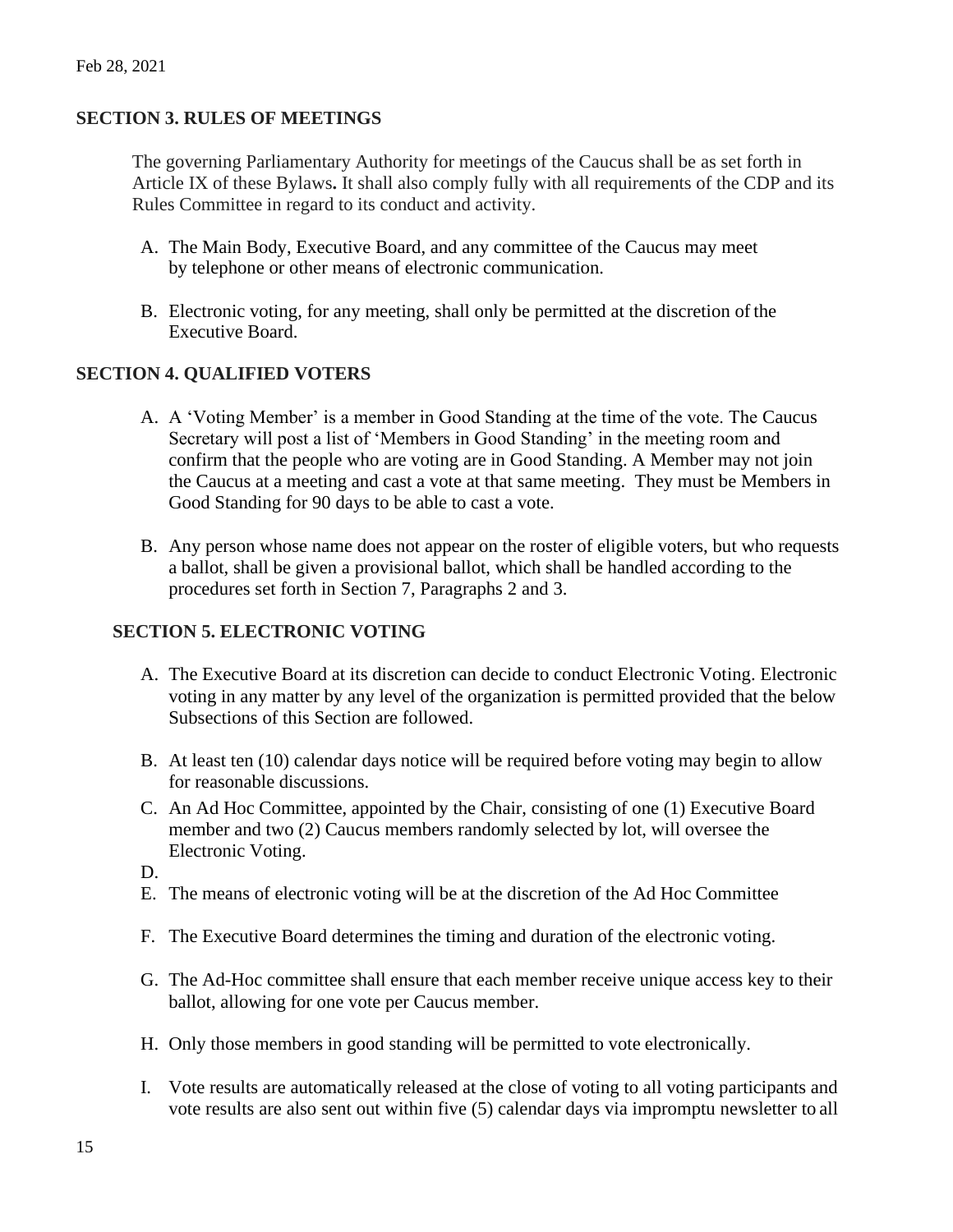members.

# **SECTION 6. VOTING AND BALLOTS**

- A. Members shall be permitted to vote in the manner prescribed by the Chair or Presiding Officer. Members may also request, or determine via majority vote on a motion, a different method of voting than prescribed. Options for voting of the Membership include: Show of Hands, Show of Cards, Voice, Division of the Assembly, Open and Signed Ballot, and Secret Ballot. In case of an election an Instant Run-Off voting method is also permitted and can be combined with Open and Signed Ballot Or Secret Ballot, and Electronic voting.
- B. The Caucus shall use written ballots and any person whose name does not appear on the roster of eligible voters, but who requests a ballot, shall be given a provisional ballot. All provisional ballots shall be segregated and counted separately. All provisional ballots should be resolved by the Elections Committee at the time of counting or, if further fact finding is required, at a meeting of the Elections Committee to be held as soon thereafter as possible, but in no event later than five (5) days after the end of balloting. If a provisional voter is determined to be eligible by the Elections Committee, or upon appeal, that voter's ballot shall be counted. The Caucus Corresponding Secretary shall publish the final tally once all provisional ballots have been resolved to the Caucus membership in writing, which may be by email for those who have consented to receive notice via email.
- C. The Caucus Elections Committee Chair is responsible for securing and preserving ballots and tallies, if any, until 10 days after the Executive Board meeting next succeeding the balloting or the resolution of any challenge or appeal, whichever is later. The Elections Committee shall promulgate, for adoption by the membership of the Caucus at the election meeting, the precise protocol for securing and preserving ballots, including the method of sealing or otherwise preserving tallied ballots and the tally.
- D. Instant Run-off voting method: The following method shall be applied when three (3) or more candidates are running for the same position:
	- 1. Each voter shall have one vote.
	- 2. Each ballot shall list all candidates for the position, on which ballot the voter shall rank the candidates in order of preference (with 1 representing the voter's first choice, 2 representing the voter's second choice and so on).
	- 3. Vote counting shall start with a tabulation of all first choices among the voters. If any candidate receives a majority of the first-choice votes, that candidate is declared the winner.
	- 4. If no candidate achieves a majority, the "last place candidate" (defined as the candidate receiving the least number of first choice votes) is eliminated. In the case of a tie for last place, the first to be eliminated will be decided by lot. The votes of the voters who ranked the eliminated candidate as their first choice are redistributed to said voters' next-choice candidate(s) as indicated on their ballots. Any votes where there is no second choice indicated on the ballot go to an "exhausted vote" tally.
	- 5. After this redistribution, the votes are tabulated again. If no candidate receives a majority of the non-exhausted votes, then the last place candidate after this vote is eliminated and the votes of those voters who ranked him/her as their highest choice among continuing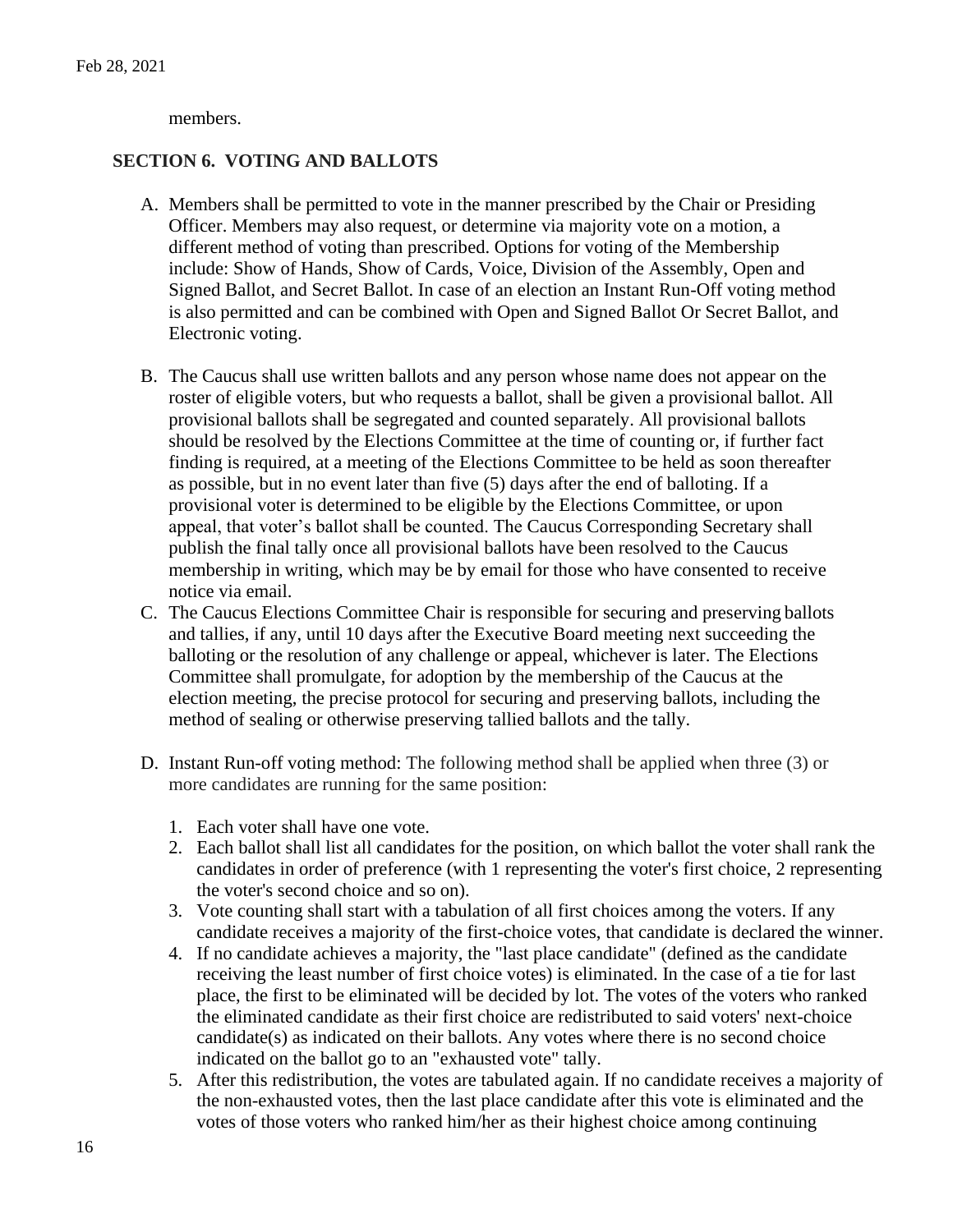candidates are redistributed to each of said voter's next-choice candidate, or to the "exhausted vote" tally if no further choices remain on the ballot. Another tabulation is then done.

6. This process of successively eliminating last place candidates, redistributing votes and tabulating continues until a candidate gains more than half of the non-exhausted votes.

# **ARTICLE VI – PROHIBITIONS**

# **SECTION 1. ENDORSEMENT PROHIBITIONS**

The Caucus is prohibited from taking independent positions on such matters which are contrary to the positions of the CDP and may not take a position on ballot measures or endorse candidates for partisan or nonpartisan offices unless a candidate has received an official endorsement of the CDP as provided in its Bylaws. This shall not bind any member of the Caucus from making an individual public endorsement of any candidate, whether endorsed or not endorsed by the Party. The Caucus may recommend to the California Democratic Party for endorsement any candidate or position for statewide offices, legislative offices or any local (non-partisan) offices.

#### **SECTION 2. FUNDRAISING PROHIBITION**

The Caucus shall neither raise nor disburse funds other than nominal dues, and standard or routine costs of meetings (such as postage, other costs associated with notice, cost of meeting rooms, etc.), which shall be promptly accounted for, reflected in a quarterly financial report to the Treasurer of This Committee, and processed according to rules promulgated by the Finance Committee and reflected in the Caucus Bylaws.

### **ARTICLE VII – AUTHORITY**

#### **SECTION 1. OVERALL AUTHORITY**

The Caucus Bylaws shall govern this organization and its members. In cases where the Caucus Bylaws shall conflict with the decisions of any part or whole of the Caucus, the Caucus Bylaws shall supersede all until such a time where they are properly changed. Any issues not specifically covered by these by-laws or by the By-laws of the California Democratic Party shall be governed by the most recent edition of Robert's Rules of Order Newly Revised (hereinafter "Robert's Rules"). These Bylaws cannot be suspended in whole or in part. These Bylaws hereby supersede any and all prior versions of Bylaws governing this Caucus.

# **SECTION 2. INTERPRETATION**

A. Questions of interpretation of these Bylaws and/or Robert's Rules arising other than in the course of the meeting or requiring resolution during the course of the meeting may be appealed in writing to the Board. The Parliamentarian shall be required to render a written response to such questions. Questions of interpretation of these Bylaws and/or Robert's Rules requiring resolution at a meeting may be appealed orally or in writing to the Parliamentarian.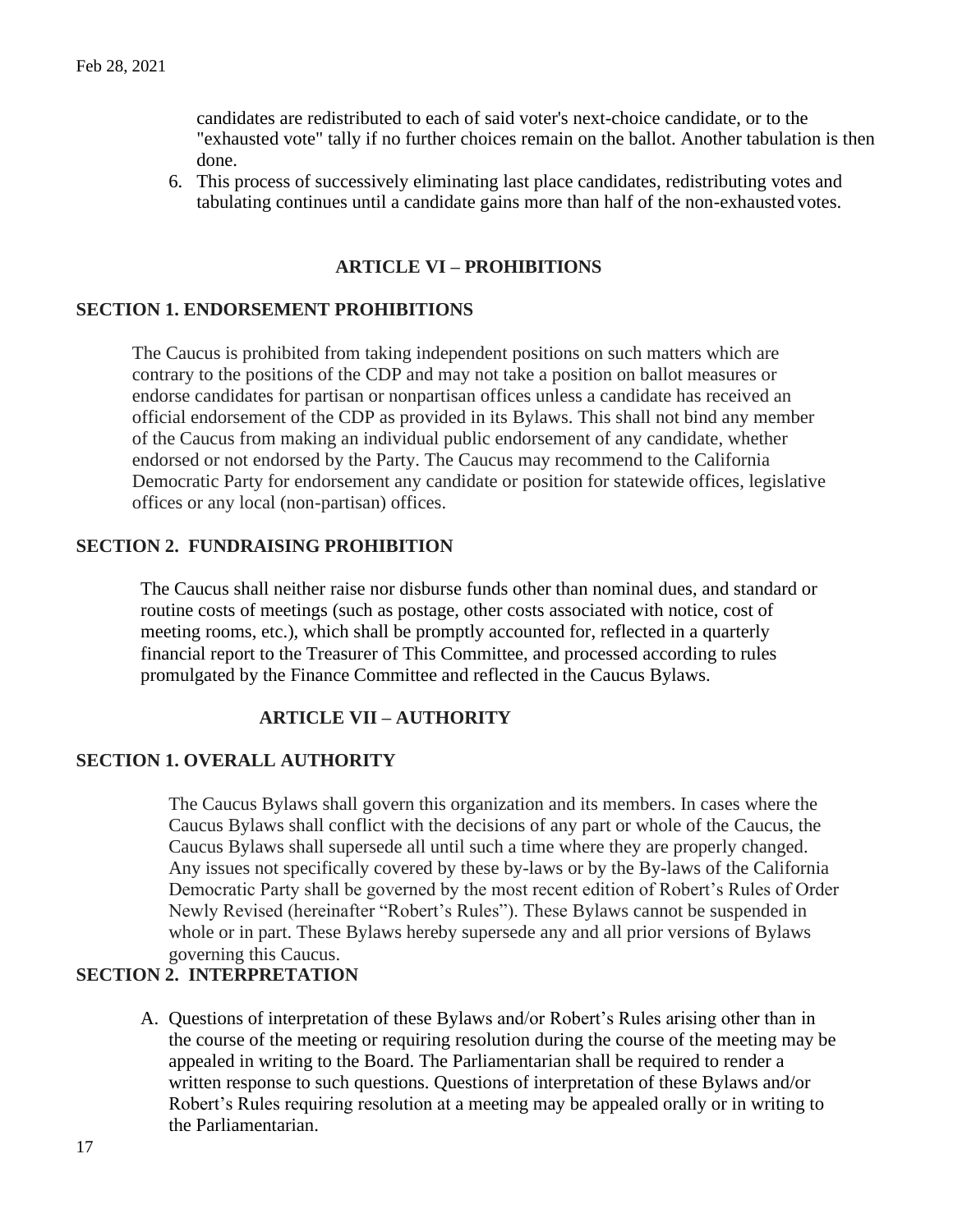B. Decisions Regarding Interpretation in Subsections A and B above; Decisions of the Board concerning interpretation of these Bylaws may be appealed to the membership whose decision shall be final. A two-thirds (2/3) negative vote of the Members in good standing present and voting is required to overturn the decision of the Board. No further appeal can or may be made from the decision of the Caucus in such matters.

# **ARTICLE VIII – ELECTRONIC NOTICE**

### **SECTION 1. CONSENT TO EMAIL NOTICE AND PROCEDURES FOR OPTING OUT**

- A. Publication of any Veteran's Caucus notice via email will be considered valid if:
	- 1. The sender and receiver have both consented, in writing, to sending and receiving notice in this manner,
	- 2. The notice was sent to or from the email address specified when giving consent, or most recent email address specified on a subsequent notice of change of address by sender or receiver,
	- 3. The obligation to inform and procedure for informing of any change in email address has been specified in writing, and
	- 4. There is an opportunity to opt out of such consent at an appropriate time.
- B. It is the responsibility of the Secretary to audit all members at the beginning of the calendar year to ensure email addresses on file are accurate. If an email address is found to be invalid, a letter must be sent to that individual requesting an accurate email address. It it the responsibility of the membership to notify the Secretary and Communications Committee Chair of any changes in email address for Caucus matters or if the member desires to opt-out of the email notification process.
- C. All forms and notices of Caucus which initiate (or respond in the first instance to the initiation of) any process described in Section 1.a(1), above, shall set forth clearly and legibly that such consent is provided by participation in that process that it is the obligation of the person to inform Caucus of any change in their email address and the procedure for terminating ("opting out") of the consent to send and receive notices via electronic means, including email. Notwithstanding the provisions of this paragraph b, any failure by Caucus to include such a notice in a communication shall not invalidate any ongoing process giving rise, or otherwise related, to the communication.
- D. Caucus will facilitate email notices for any Member who has provided consent to receive email notice in the manner set forth in Section 1.a above, during any time period that such person's consent to receive email notice remains in full force and effect.
- E. By consenting to receive notice by electronic means, a person agrees to hold Caucus harmless should the consenting person fail to open, receive, view or read their incoming emails regularly or allow others to delete their incoming emails and, therefore, not receive actual knowledge of the material contained in the email notice in a timely manner.
- F. To be effective, notice to Caucus of change of email address must be provided to the Secretary of Caucus, and the chairs of both the Organizational Development Committee and the Communications Committee of Caucus, in writing.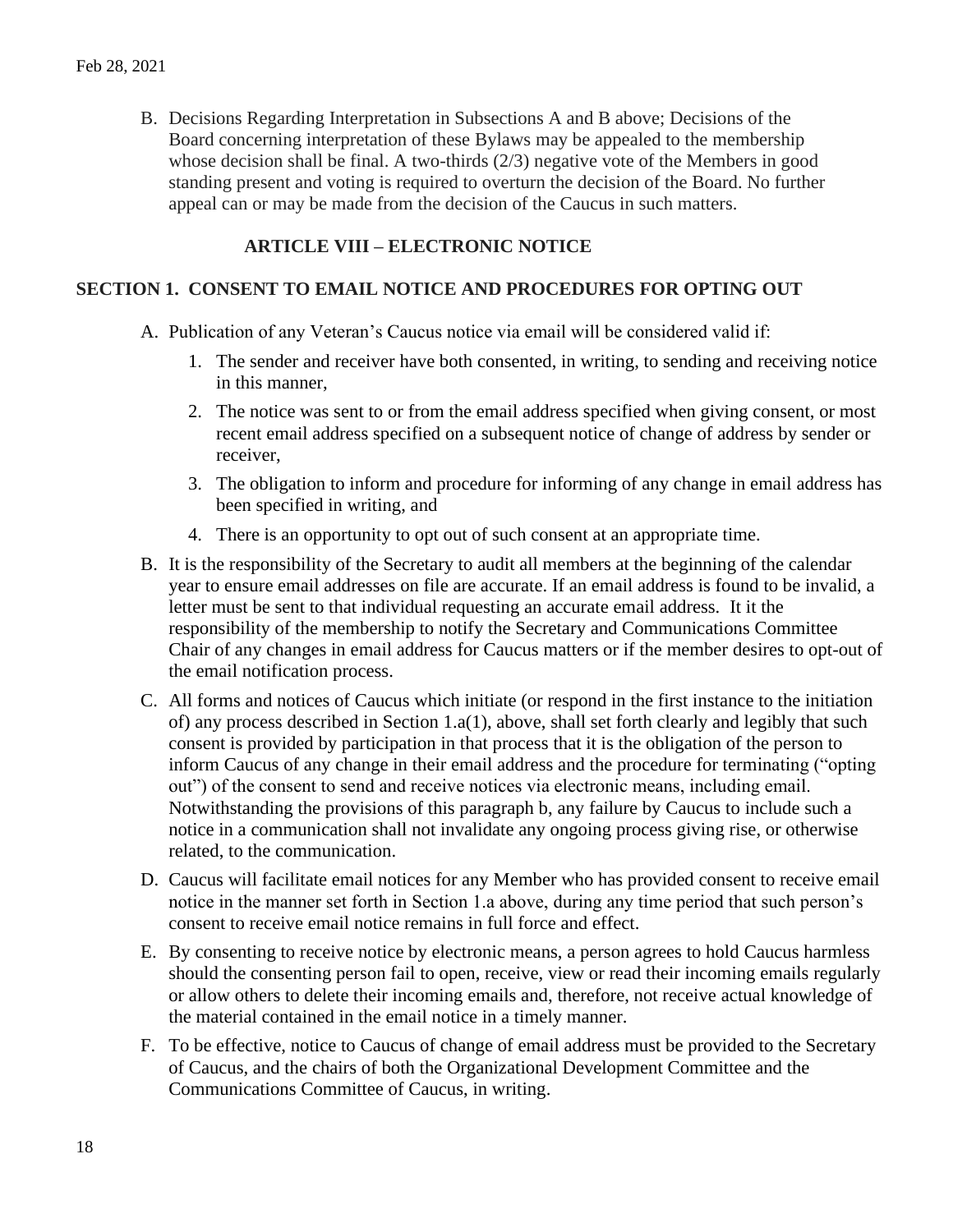- G. Caucus will provide all persons who have consented to receive notice via electronic means, including email, with reasonable advance written notice, via U.S. Postal Service mail or via email of any change of sender domain which is used by Caucus.
- H. Challenges Via E-Mail. The filing via email of a challenge, or response to a challenge, shall be deemed consent to receive notice of all matters regarding that challenge, including response, as well as any appeal or response thereto, via email and a waiver of any right to maintain the confidentiality of email address while said challenge is pending final disposition.

### **SECTION 2. NOTICE VIA WEB POSTING**

Publication of any Caucus notice via web posting will not be considered valid written notice. Individuals are afforded the opportunity to request that a copy of the text thereof be mailed to him/her via U.S. Postal Service mail or emailed. The request can be made at any time by contacting the Secretary or Communications Committee Chair.

# **ARTICLE IX - AMENDMENTS OF THE BYLAWS**

### **SECTION 1. PROVIDED BY THE ADHOC BYLAWS COMMITTEE**

Amendments shall be proposed by the Bylaws committee. These proposals shall go through the following process:

- A. Such amendment shall be provided in writing to the Executive Board, which shall have no less than five (5) days, nor more than thirty (30) days to provide feedback.
- B. The Bylaws committee will submit final proposed amendment language in writing for consideration to the main body of the Veterans' Caucus no later than ten (10) calendar days prior to the meeting at which they will be considered for final approval.
- C. The amendment proposed by the Bylaws Committee become effective immediately upon the approval of no less than two-thirds of the members present and voting.

# **SECTION 2. PROVIDED BY MEMBER OF VETERAN'S CAUCUS**

Any member may propose an amendment to these Bylaws. These proposals shall go through the following process:

- A. The amendment is proposed on the floor of a Main Body meeting. A vote is taken regarding the proposed amendment in order to proceed with this process.
- B. If approved by the two-thirds of those present for the vote and in good standing, the Bylaws Committee drafts the final language of the proposed amendment. The Executive Board can provide its input to the Bylaws Committee. This process ensures that the amendment's final language does not contradict other provisions in the Bylaws, assures congruence, and allows for Executive Board input.
- C. The final recommended language of the proposed amendment draft is then distributed to all members of the Caucus no later than 10 business days prior to the meeting at which they will be considered for final approval.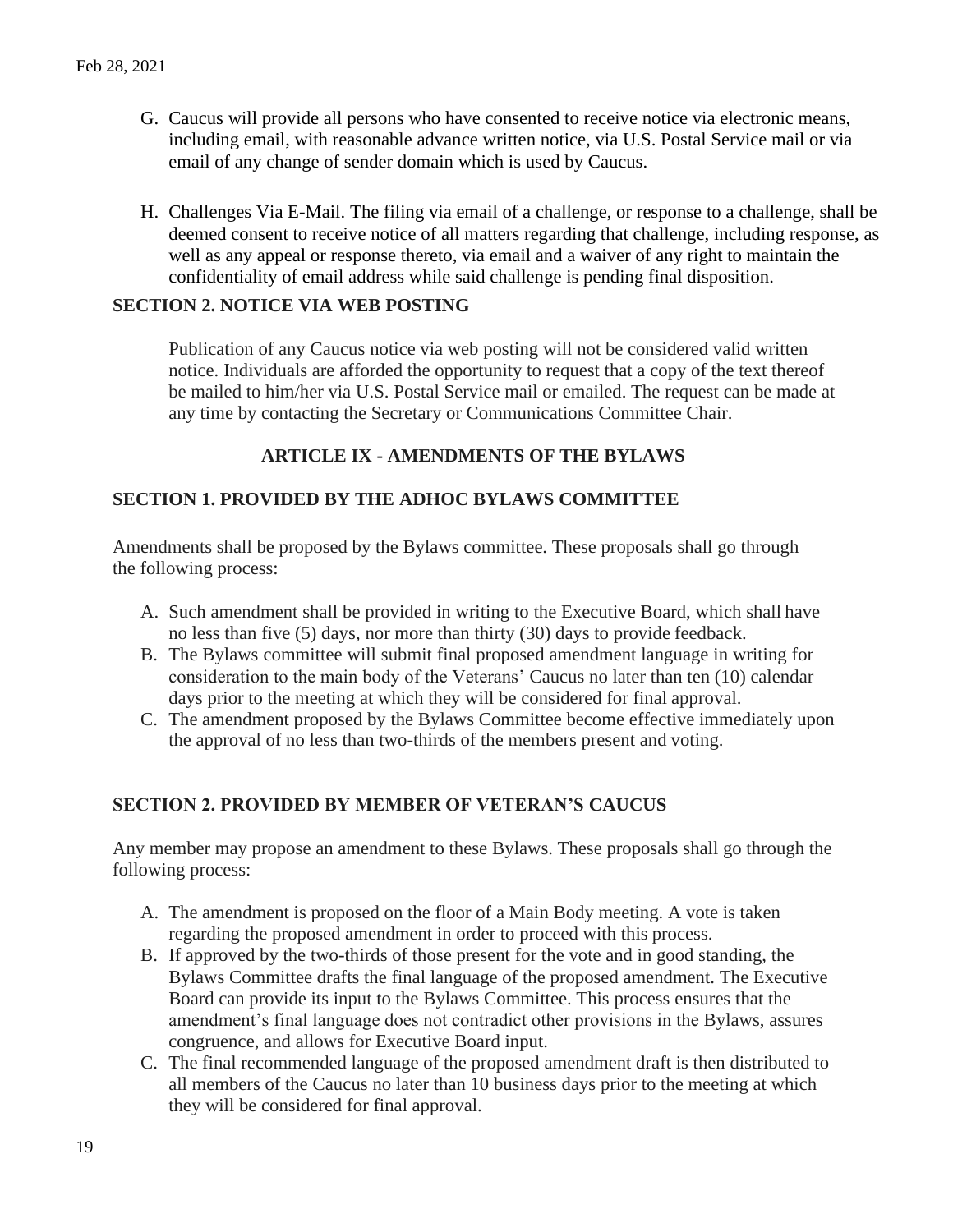D. The final recommended language of the proposed amendment draft becomes effective upon the approval of no less than two-thirds of the members present for the vote and in good standing.

# **ARTICLE X - CODE OF CONDUCT**

# **SECTION 1: ADOPTION OF THE CODE OF CONDUCT OF THE CALIFORNIA DEMOCRATIC PARTY**

The Veterans Caucus hereby adopts the Code of Conduct of the California Democratic Party (hereinafter "CDP Code") and incorporates the CDP Code, as it now exists or as it may hereafter be amended, as a part of these Bylaws. A copy of the current CDP Code is appended to these Bylaws and if hereafter amended by the CDP, the amended CDP Code shall be considered to:

- A. Have superseded the version appended hereto, and,
- B. Be operative as if appended hereto.

# **SECTION 2: APPENDING OF AMENDED CDP CODES**

At the earliest possible convenience, the current CDP Code shall be appended to these Bylaws, without need for further action by This Caucus.

# **SECTION 3: VIOLATIONS**

Any violation of the Code shall be considered a violation of the Caucus Bylaws and shall subject the officer/member to discipline under Article XIV of these Bylaws. Such discipline shall be in addition to any disciplinary actions by the California Democratic Party or any of its constituent parts.

# **SECTION 4: AVAILABILITY**

Copies of the Code shall be:

- A. Made a part of the notices of any and all meetings of this Caucus by inclusion of an appropriate link, and,
- B. Made available to members attending any such meeting by the officer responsible for check in.

# **SECTION 5: FILING**

In addition to the process for the filing of any disciplinary charges under these Bylaws, or under the Bylaws of the CDP, the parliamentarian of this Caucus or, in their absence or when the conduct in issue involves the parliamentarian, any officer of this Caucus is responsible for and charged with receiving and ensuring the prompt processing of any complaint of violation of the Code. These two (2) tracks for processing such a complaint are not mutually exclusive and the failure to process a complaint under this Caucus' Bylaws shall not constitute a failure to exhaust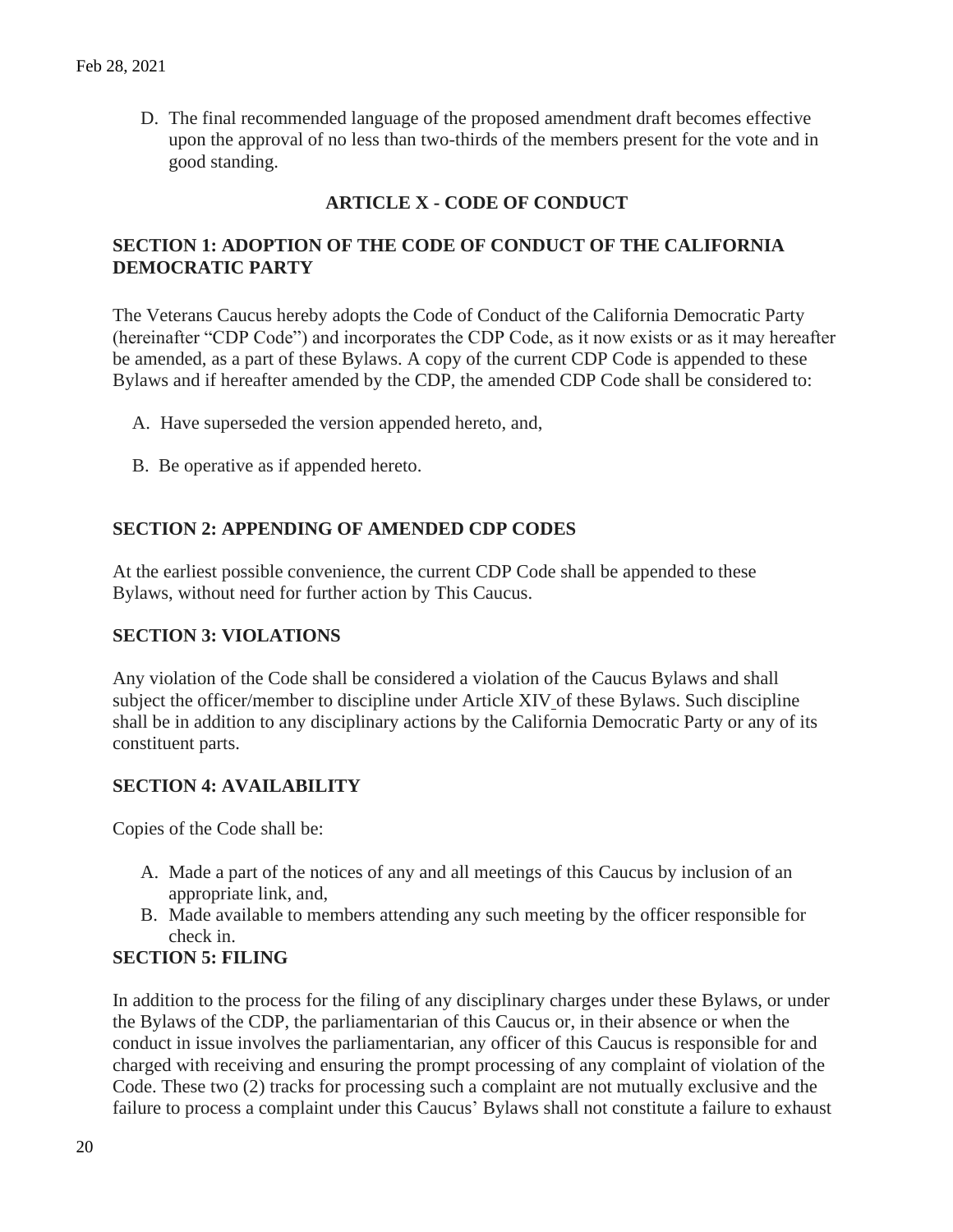administrative remedies barring initiation of any process under the auspices of the CDP Conduct Commission. Provisions should be made for the Code of Conduct and procedures for reporting violations of the Code of Conduct to be distributed in advance to all participants in all CDP Caucus meetings, via a URL Link provided in the Notice of Meeting. Copies of the Code of Conduct must be available to ensure that all participants are given an opportunity for review.

# **STANDING RULE #1: POLICY & PROCEDURE REQUESTS**

The Executive Board may by a majority vote approve and implement an Executive Board Policy and Procedure, such Policy and Procedure must be ratified at the next Caucus meeting, no policy can make a restriction on members' rights. Each Policy and Procedure is equivalent to a standing rule under this standing rule provision. The Main Body may request that an approved Executive Board Policy & Procedure be brought to the floor for debate and vote for possible repeal. Should a motion, second and majority vote repeal the Policy & Procedure, it is repealed effective on the certification of the vote.

# **MEMBER APPROVALS AND RATIFICATION**

2/18/20: Amended by Bylaws Committee administratively for CDP Compliance.

3/28/2020: Approved at general Veterans Caucus meeting.

5/9/2020: Bylaws committee administratively approved the following changes. (No issues were noted when presented at the Exec Board meeting on May 9, 2020.)

- 1. Article II, Section 6, Item E Subitem 1: Removed duplication of Parliamentarian duties and bringing copies of 2 years minutes to the meeting as unnecessary.
- 2. Article II, Section 6, Item F and Article VII, Section 1, Item 1and Item8: Removed Sergeant-At-Arms reference since position was eliminated on March 28, 2020.

6/13/2020: Bylaws Committee administrative approved changes the resulted from discussions with the CDP Rules Committee, Ralph Miller). These administrative changes included: fixing the outlining format and placement of many items throughout the Bylaws document, removing the specific dues because it was already stated to be in the minutes of the meetings, as necessary; fixing the general readability of the document including providing page numbers. These changes were noted to the executive board at the Jun 17, 2020 meeting.

6/23/2020: The Bylaws committee met and made the following administrative changes; removed the State Central Committee" from the title, clarified the values in Section 1, placed the dues requirement back in Article III, Section 4B, clarified the treasurer's requirements as being monthly, restated the title of Section 1 of Amendment IX and relabeled the Conduct to be Article X instead of Article XI

6/23/2020: Bylaws committee meeting approved the following changes that will required approval at the next general meeting scheduled for Aug 4, 2020.

1. Establishing procedures for disciplinary actions is not considered an administrative change and will require approval of the general membership. That change includes comments in both the executive board and membership sections. They have been included in this change to make it easier to read but the specific sections are: Sections 5,